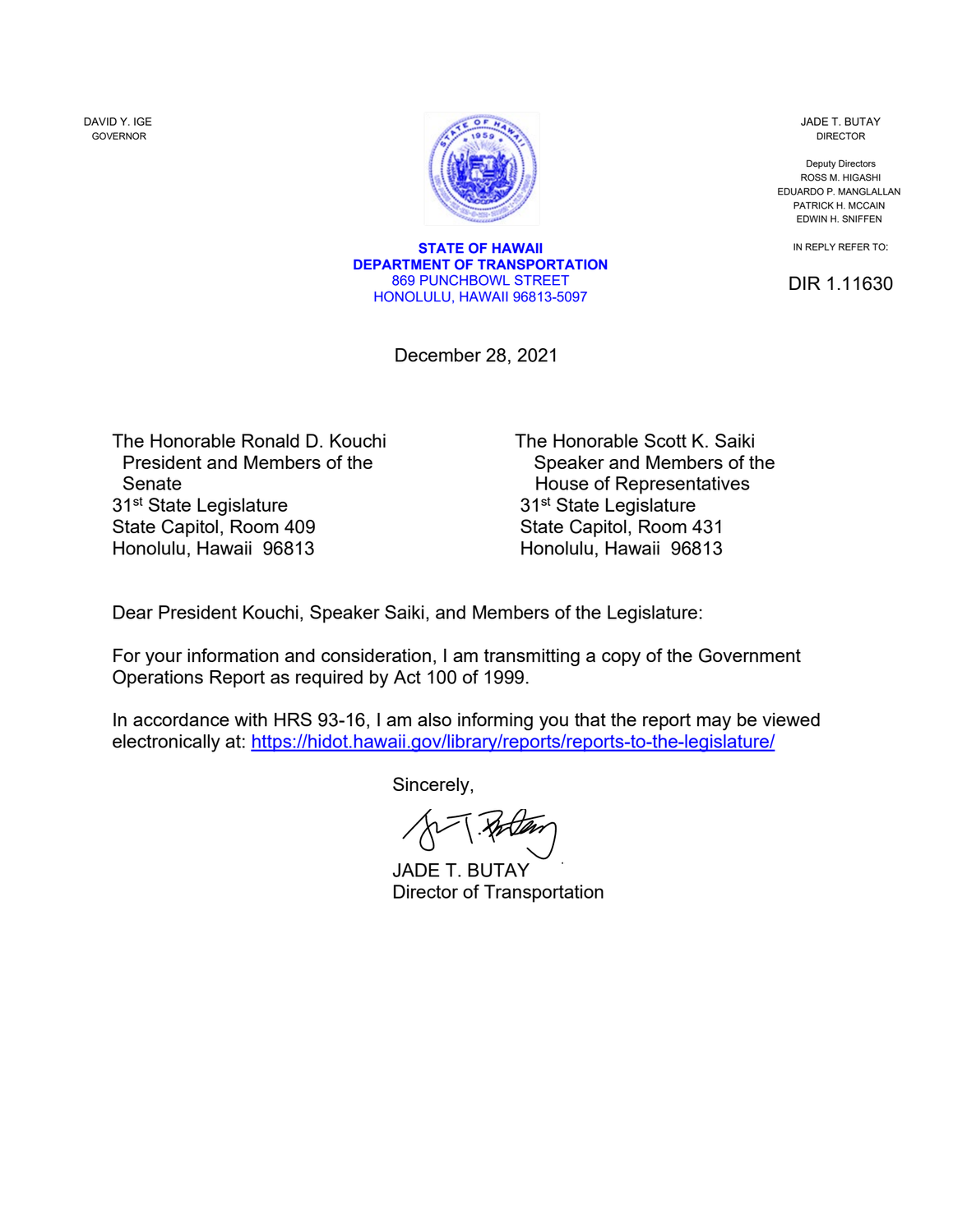## REPORT TO THE THIRTY-FIRST LEGISLATURE

OF

# THE STATE OF HAWAII

## REGULAR SESSION OF 2022

ON

# ACT 100 SECTION 7 SESSION LAWS OF HAWAII 1999

## SUBJECT: RELATING TO GOVERNMENT OPERATIONS

STATE OF HAWAII DEPARTMENT OF TRANSPORTATION DECEMBER 2021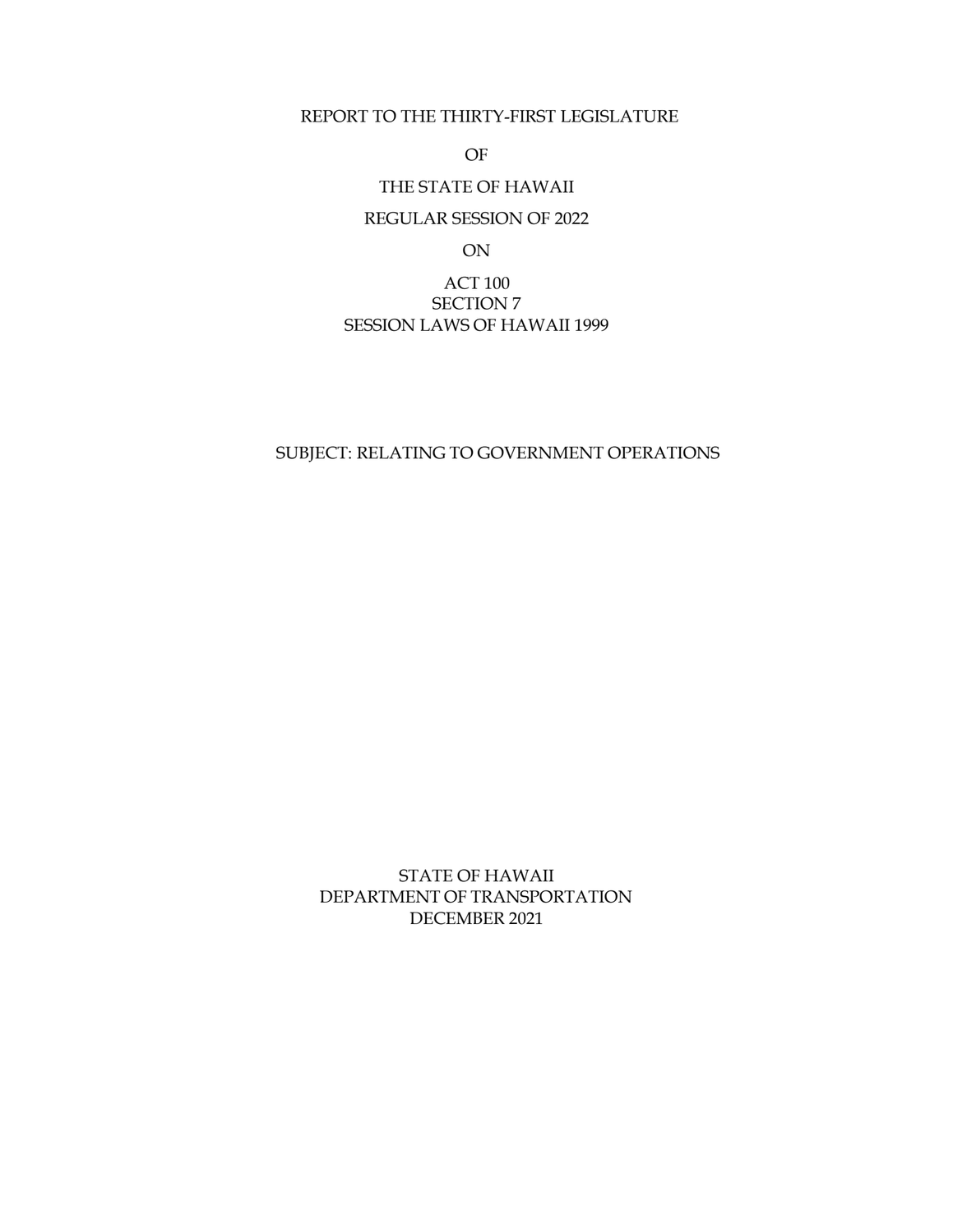#### **A. DEPARTMENT OF TRANSPORTATION**

#### **Statement of Goals**

The overall goal of the Department of Transportation is to facilitate the rapid, safe, and economical movement of people, goods, and mail into, within, and out of the State by providing and operating transportation facilities and supporting services.

#### **Objectives and Policies**

In order to achieve its overall goal, the Department of Transportation currently has three Divisions - Airports, Harbors and Highways - that provide, operate, and maintain eleven (11) commercial service airports, four (4) general aviation airports, ten (10) commercial harbors, and more than nine hundred eighty-one and two-tenths (981.2) centerline miles of highway.

To help move the Department toward its goal the Divisions will implement policies and projects relating to the following objectives.

- 1. Create and manage an integrated multi-modal transportation system that provides mobility and accessibility for people and goods.
- 2. Enhance the safety of the transportation system.
- 3. Ensure the secure operation and use of the transportation system.
- 4. Protect Hawaii's unique environment and quality of life and mitigate any negative impacts.
- 5. Ensure that the transportation facility systems support Hawaii's economy and future growth objectives.
- 6. Support the state's energy goal of 100% clean energy by 2045, which includes a target of 40% renewable energy and a 30% increase in energy efficiency by 2030, enhancing the reliability and security of clean energy sources.
- 7. Create secure, flexible, and sustainable revenues and funding sources for transportation needs.
- 8. Provide effective leadership department wide, focusing on accountability, ethics, training, and transparency.

## **Action Plan and Timetable to Implement Objectives and Policies.**

The Department of Transportation is responsible for the planning, designing, constructing, operating, and maintaining of the state facilities in all modes of transportation including air, water, and land. Coordination with other state, county,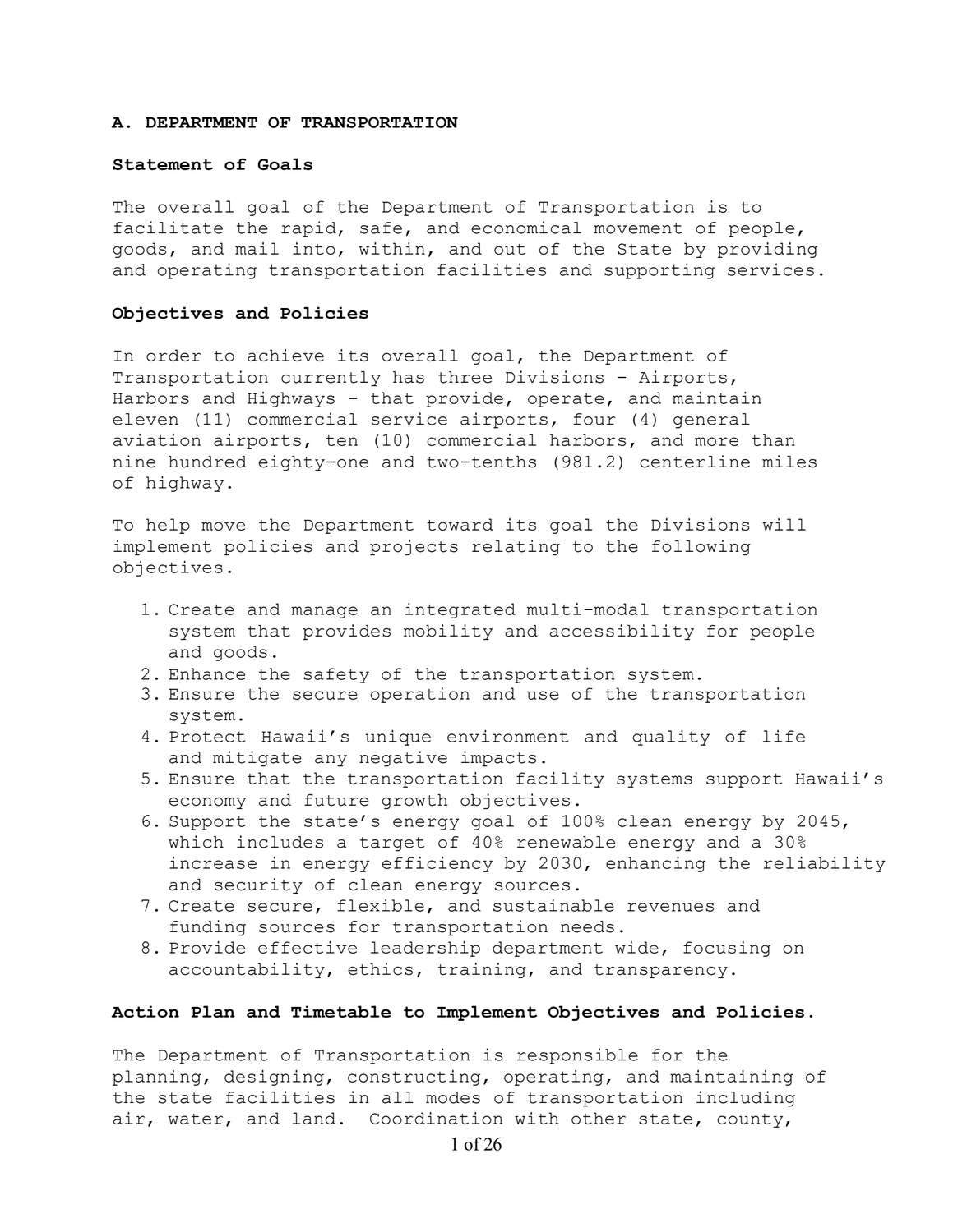and federal programs is maintained in order to achieve the overall objective.

Responsible planning and budgeting for air, water, and land transportation systems is essential to meeting our objectives. Each capital improvement or special maintenance project is related to either improving our existing system, managing demand, or expanding the present system.

# **Process to Measure the Performance of Programs and Services in Meeting the Stated Goals, Objectives and Policies**

The Multi-Year Program and Financial Plan (PFP) measures the Department's effectiveness by reporting on a number of effectiveness measures for each of the divisions. Performance is determined by comparing actual results with established goals on a fiscal year basis. Further, each project or initiative in this report is measured by the respective division for effectiveness by their own specific guidelines. While these measures may be used to measure our performance, our customers, the traveling public, grade us by their personal experiences.

#### **B. AIRPORTS DIVISION**

The statewide airports system consists of eleven airports serving commercial airlines and four general aviation airports. Recognizing that the state's airport system is only one of two modes to enter or exit the state, the statewide airports system is part of the state's critical economic infrastructure, enabling interstate and international commerce and travel through the flow of passengers, cargo, and mail between the islands, as well as throughout the Pacific Basin and the continental U.S.

The Airports Division's mission is to provide a safe, efficient, accessible and sustainable air transportation system that ensures the mobility of people and goods; and enhances and/or preserves economic prosperity and the quality of life.

#### **Statement of Goals**

The Airports Division is responsible to plan, design, construct, operate and maintain state airports. The Airports Division strives to professionally meet these objectives by working in partnership with the airlines, concessionaires, governmental and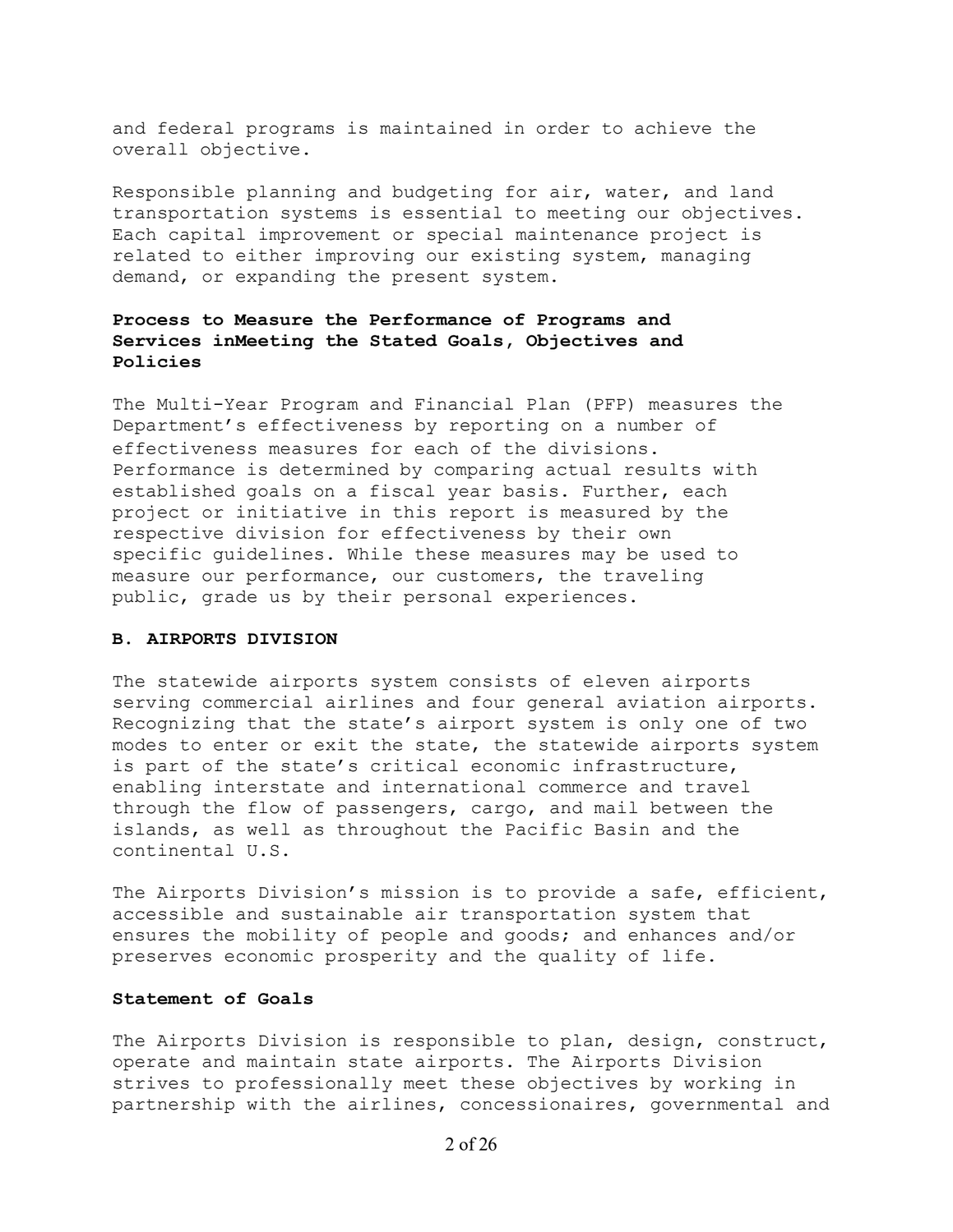regulatory agencies, lessees, businesses, employees, members of the public, and other stakeholders.

## **Objectives and Policies**

- 1. Plan, design, construct and maintain the airports' physical facilities to support travelers and commerce through the airports and communities it serves.
	- a. Ensure upgrades provide for efficient and modernized facilities that can support air traffic demands at the five major airports.
	- b. Reduce congestion in the ticket lobbies, through security and in the gate areas. Minimize time to get through airport whether arriving or departing.
	- c. Conserve natural resources and alleviate environmental degradation.

Projects/Strategies

- i. Environmental, Social and Corporate Governance (ESG) projects:
	- 1. Act 96/SLH 2006, which requires buildings and facilities to be designed and constructed to meet the Leadership in Energy and Environmental Design (LEED) silver or two green globes rating system. All new buildings and facilities constructed at Hawaii Airports are designed in accordance with LEED specifications, to the extent practicable.
	- 2. Statewide Energy Savings Performance Contract (ESPC) with Johnson Controls, Inc., which brings improvements at 12 airports including lighting, HVAC systems, solar PV arrays and deferred maintenance specifically to the Airports Division.
	- 3. Kahului Airport Wastewater and Water Treatment System.
		- a. Design-Build to construct package membrane bioreactor scalping plant to extract R-1 water from a Kahului wastewater reclamation plant for irrigation use.
		- b. Design-Build commenced May 2018.
		- c. Estimated construction completion February 2022.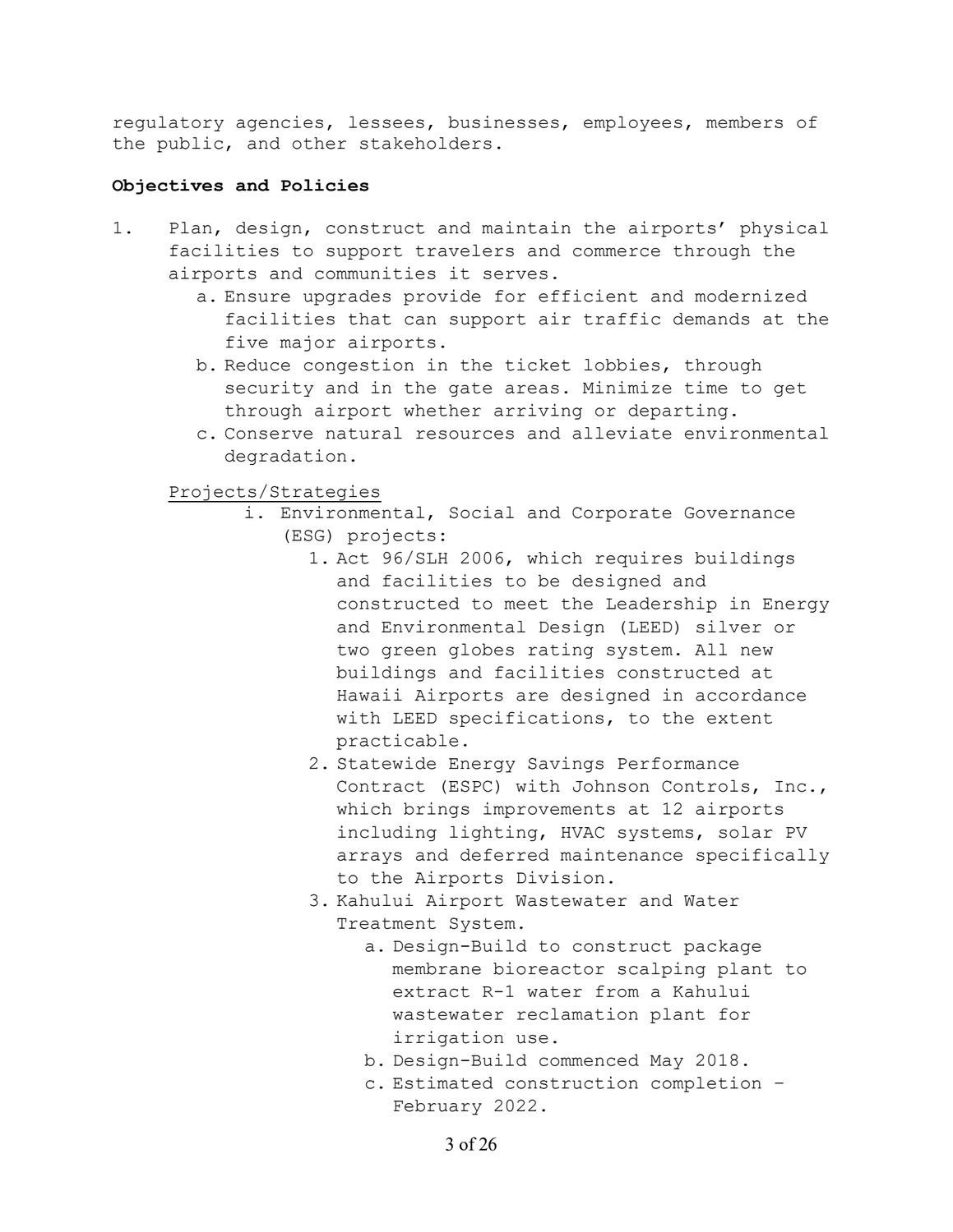- 4. Daniel K. Inouye International Airport received its fifth airport carbon accreditation certificate (Level 2) in November 2021 from ACI.
- 5. Airlines funded the design and installation of Ground Power Units (GPU) and Pre-Conditioned Air (PCA) Units on passenger loading bridges at HNL, Kahului and Lihue Airport, which reduces greenhouse gas emissions. Prior to the GPU and PCA units being installed, aircraft engines were left on to power ancillary systems and air conditioning while the aircraft are parked at the gates.
- ii. Daniel K. Inouye International Airport Mauka Concourse Program
	- 1. Provide additional gates to accommodate six (6) wide body, eleven (11) narrow body, or a combination of wide and narrow body aircraft.
	- 2. Construction completed; with first day of operations commencing August 27, 2021.
	- 3. DOTA expects to receive LEED Silver Certification and is hopeful about receiving LEED Gold Certification.
- iii. Daniel K. Inouye International Airport Overseas Terminal (OST) (Terminal 2) Pedestrian Bridge Replacement.
	- 1. Replace three (3) pedestrian bridge crossings between Terminal 2 (Overseas Terminal) and the Terminal 2 Parking Structure.
	- 2. Construction commenced September 2018.
	- 3. Estimated construction completion December 2021.
- iv. Daniel K. Inouye International Airport Restroom Improvements
	- 1. Renovate and/or enlarge 52 public restrooms at Terminal 2 (baggage claim, ticket lobbies, OST concourse walkway, and Central Concourse E Gates). Restroom in the Ewa and Diamond Head (DH) Concourses (Gates C1-C5 and G Gates, respectively) were completed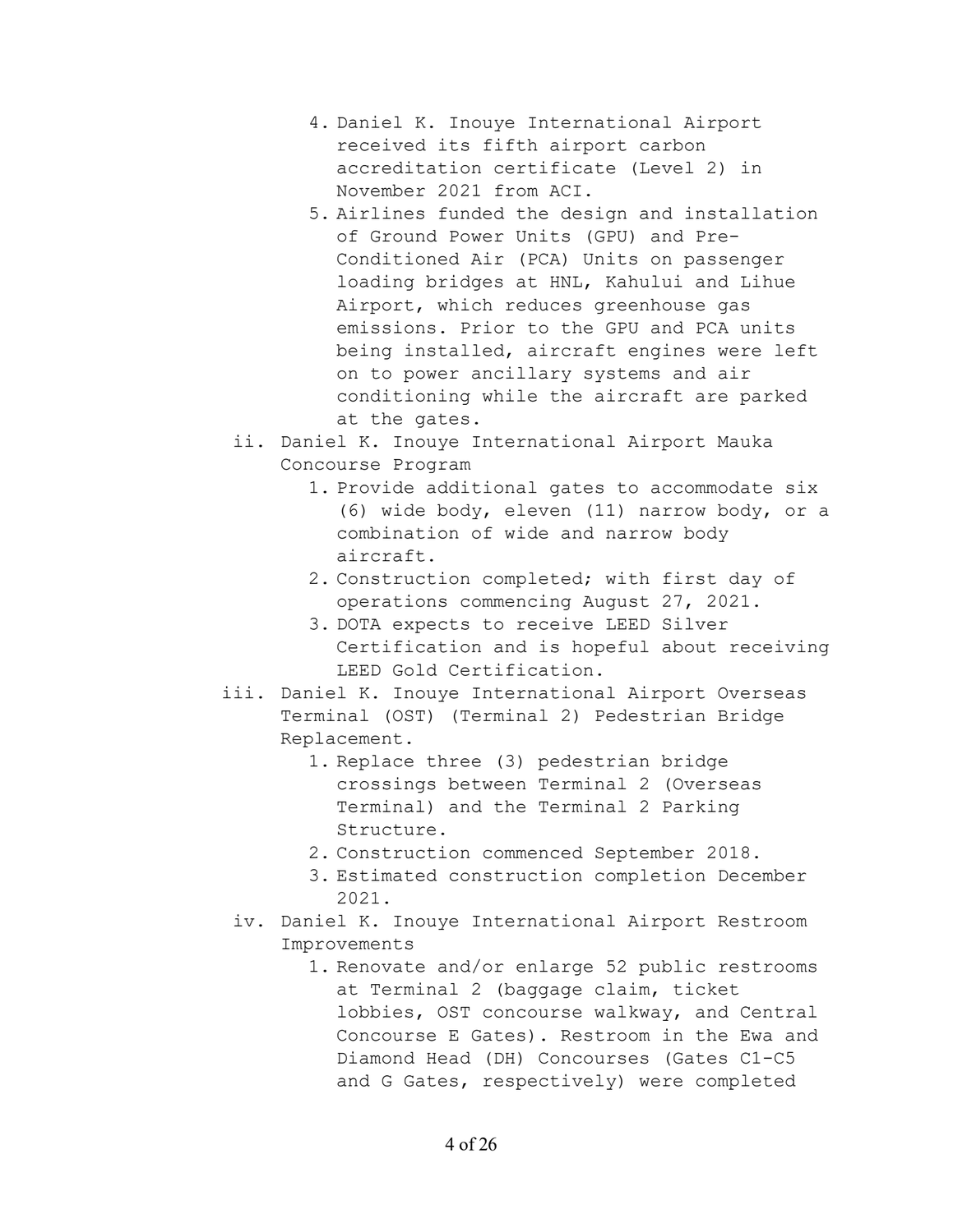under respective Concession Improvements projects.

- 2. Construction commenced September 2018.
- 3. Estimated construction completion February 2022.
- v. Daniel K. Inouye International Airport Restroom Improvements, Phase 2
	- 1. Renovate and/or enlarge 32 public restrooms located in Terminal 1 (A and B Gates), International Arrivals Building, and Ewa Concourse (Gates C6-C9).
	- 2. Construction commenced March 2021.
	- 3. Estimated construction completion May 2023.
- vi. Daniel K. Inouye International Airport Ticket Lobby Renovations and Baggage Handling System Improvements Phase 2.
	- 1. Replace Terminal 1 & 2 Baggage Handling Systems; renovate Ticket Lobby 4, 5 and 6 to match Lobbies 7 & 8.
	- 2. Construction commenced July 2021.
	- 3. Estimated construction completion January 2024.
- vii. Daniel K. Inouye International Airport DH Extension Modernization Program.
	- 1. A \$1.1B program to extend the DH side of the airport, providing 15-20 additional gates, including necessary landside facilities (i.e., roadway access, parking, ticket lobbies, baggage claim, security checkpoints, and concessions). A second Federal Inspection Station (FIS) and Intra-Terminal Transportation System to replace the Wiki-Wiki Buses will be considered.
	- 2. Timeline:
		- a. Planning Study commenced January 2020.
		- b. Planning Study completed October 2021.
		- c. Environmental Assessment commenced October 2021.
		- d. Environmental Site Investigation commencement TBD.
		- e. Environmental Assessment completion TBD.
		- f. Design for various projects commencement TBD.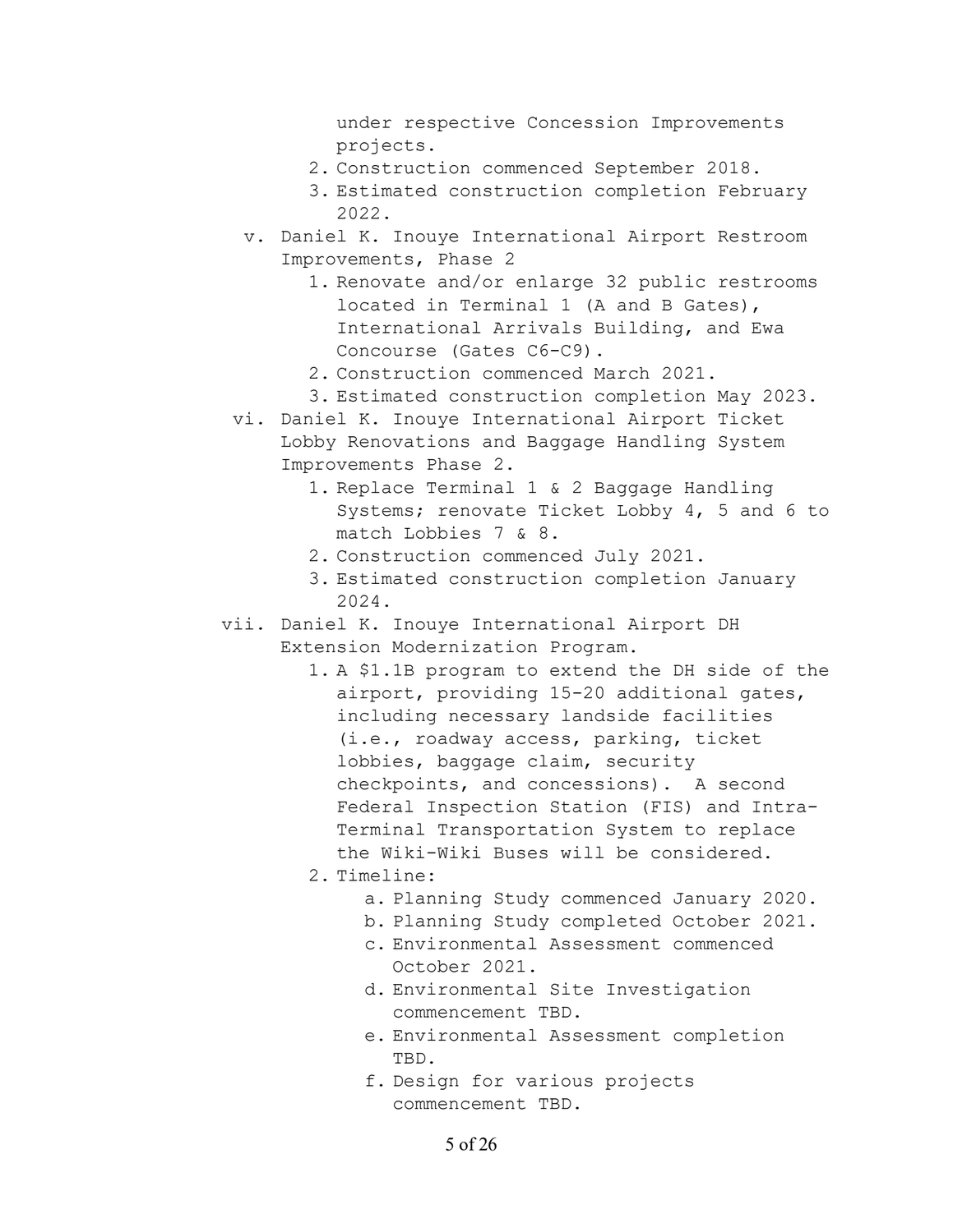- g. Construction for various projects commencement TBD.
- h. DH Extension Modernization Program completion TBD.
- viii. Statewide Consolidated Car Rental Facilities (CONRAC).
	- 1. Construction of Consolidated Car Rental Facilities at Daniel K. Inouye International Airport (HNL), Kahului Airport (OGG), and Lihue Airport (LIH) which will provide more efficient use of land and facilities to car rental companies and passengers. Projected schedules dependent upon leases, funding, and land acquisition.
		- a. OGG
			- i. OGG CONRAC construction completed May 2019.
			- ii. DOTA received LEED Silver Certification.
		- b. HNL
			- i. HNL Permanent CONRAC
				- I. Construction commenced June 2016.
				- II. Construction completed; first day of operations December 1, 2021.
				- III. DOTA expects to receive LEED Silver Certification.
		- c. LIH
			- i. LIH Land subdivision approval TBD.
			- ii. LIH Environmental Assessment commencement TBD.
			- iii. LIH design commencement TBD.
			- iv. LIH construction commencement TBD.
	- ix. Car Rental Facility Shuttle Buses.
		- 1. Pilot program to determine cost effective alternative fuel for the shuttle bus service at the HNL Car Rental Facility. Three alternative fuel sources were tested, Electric, Natural Gas and Hydrogen. Electric was selected.
		- 2. Design-Build RFP for HNL CONRAC Electric Bus Charging and Maintenance Facility TBD.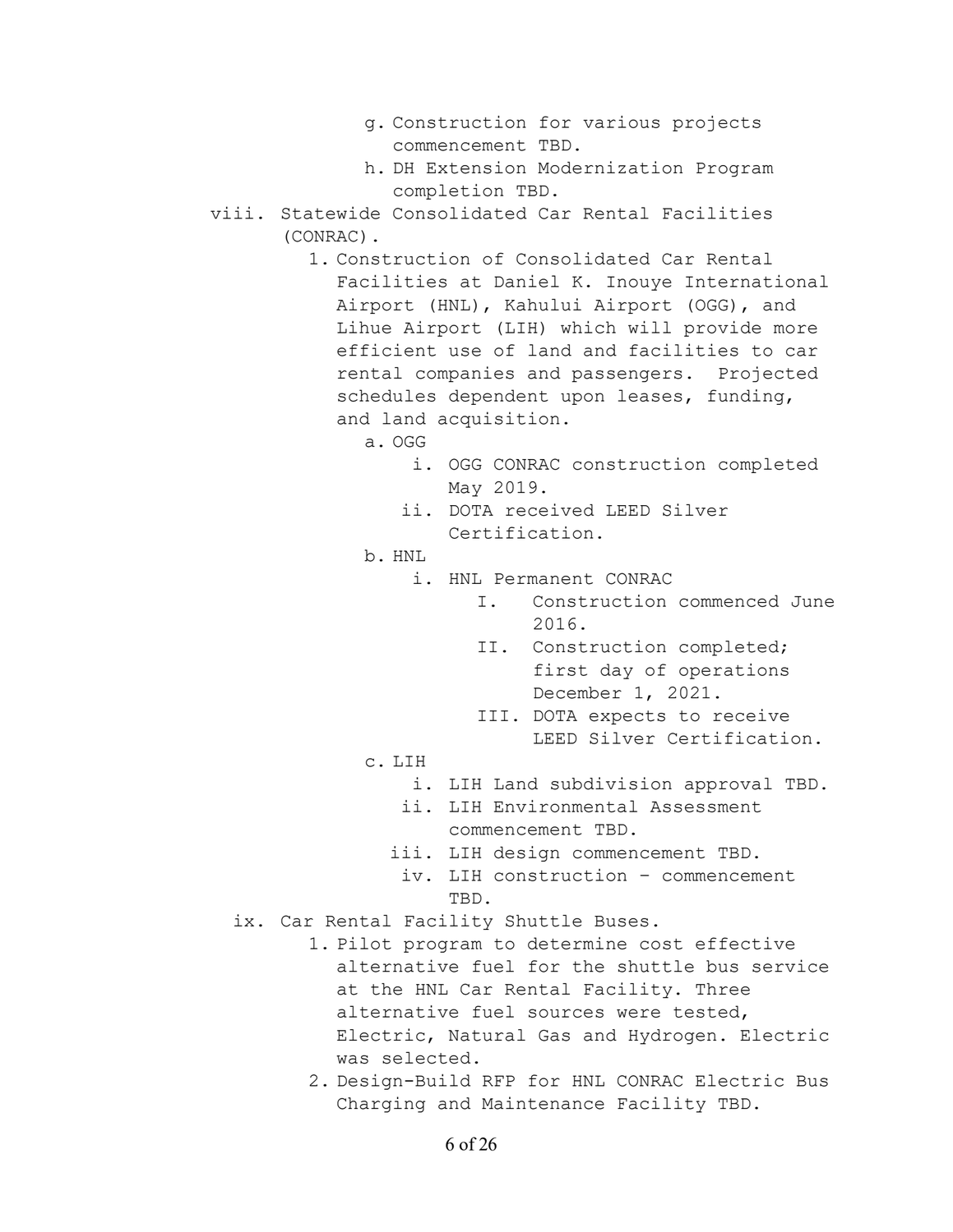- x. Ellison Onizuka Kona International Airport at Keahole Federal Inspection Station (FIS).
	- 1. Construction commenced March 2020.
	- 2. Construction completed September 2021.
	- 3. Facility meets U.S. Department of Homeland Security, Customs and Border Protection (CBP) technical design standards. Project replaced the interim facility, thereby establishing a permanent 2nd point of entry for international passengers, in addition to, the one at Daniel K. Inouye International Airport.
	- 4. DOTA expects to receive LEED Silver Certification.
- xi. Ellison Onizuka Kona International Airport at Keahole USDA Inspection Building.
	- 1. Design and construction to in-line USDA inspection screening with the TSA baggage handling screening at the back-of-house.
	- 2. Construction commenced March 2021.
	- 3. Estimated construction completion May 2022.
- xii. Ellison Onizuka Kona International Airport at Keahole Restroom Improvements.
	- 1. Design and construction to renovate airside and landside restrooms in the north and south terminals.
	- 2. Bids opened May 2020; bids over budget and rejected.
	- 3. Request to install covered walkway from the centralized TSA checkpoint to the north and south terminals.
	- 4. Timeline
		- a. Redesign commenced August 2020, deleting the landside restrooms to accommodate the covered walkway.
		- b. Estimated redesign completion December 2021.
		- c. Estimated construction commencement June 2022.
		- d. Estimated construction completion September 2023.
- xiii. Ellison Onizuka Kona International Airport at Keahole Emergency Generator.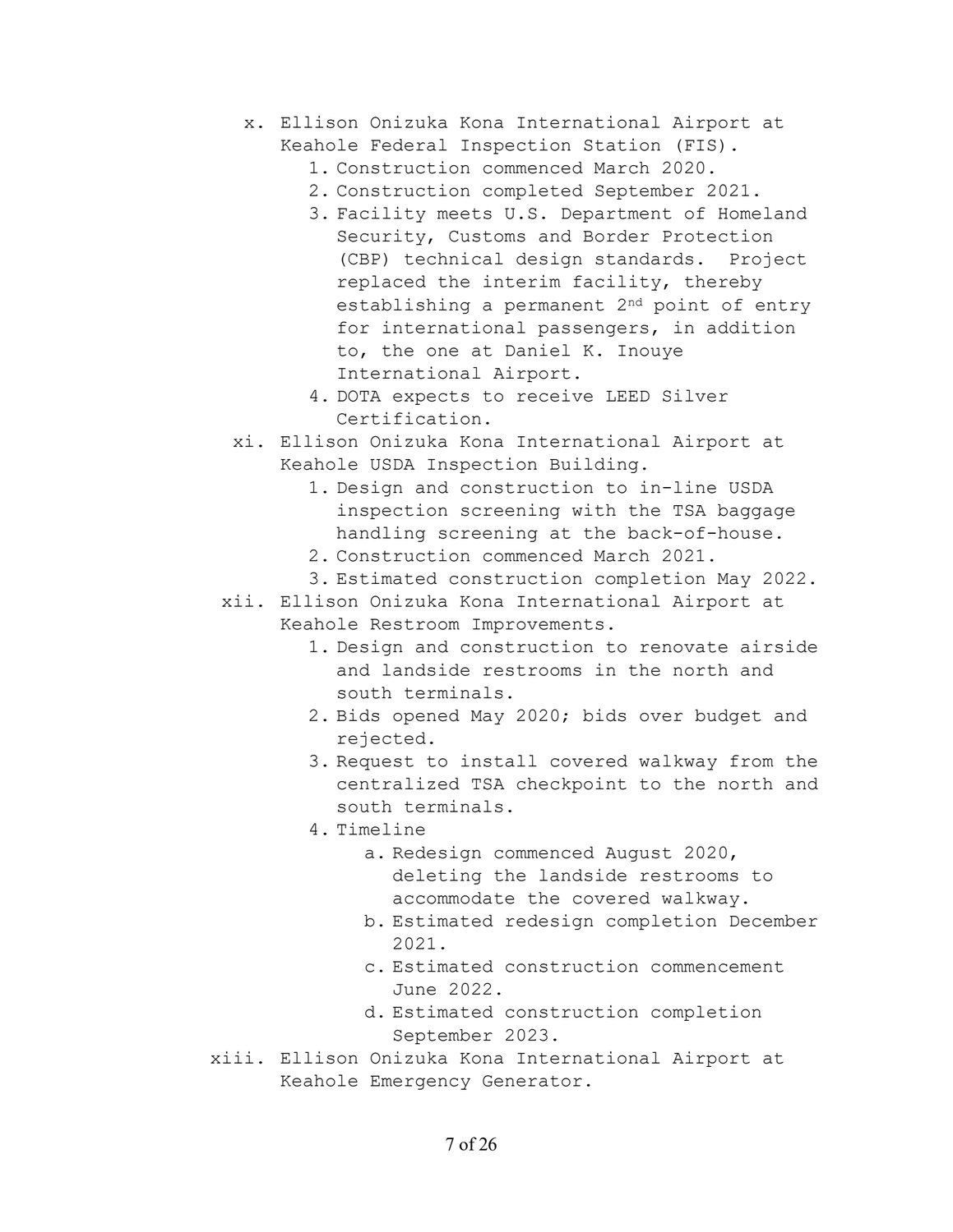- 1. Design and construction to replace existing decentralized emergency generator system and consolidate them into a single, more efficient facility that would increase the terminal emergency power coverage from 30% to 100%.
- 2. Construction commenced January 2020.
- 3. Estimated construction completion August 2022.
- xiv. Hilo International Airport Restroom Improvements.
	- 1. Renovate four (4) sets of restrooms on the ground level.
	- 2. Construction commenced May 2020.
	- 3. Construction completed October 2021.
	- xv. Hilo International Airport Ground Transportation Building Restroom Addition.
		- 1. Addition of a men's and women's restroom on the east end of the ground transportation/rental car building.
		- 2. Construction commenced June 2021.
		- 3. Estimated construction completion March 2022.
- xvi. Kahului Airport Holdroom A, B, & E Restroom Improvements.
	- 1. Construction commenced April 2020.
	- 2. Construction completed October 2021.
- xvii. Kahului Airport Inbound Baggage Handling System Improvements.
	- 1. Design-Build to replace existing inbound baggage handling system.
	- 2. Construction commenced September 2021.
	- 3. Estimated construction completion January 2023.
- xviii. Kahului Airport Holdroom and Gate Improvements.
	- 1. Enlarge the holdroom capacity by enclosing and air conditioning the exterior walkway and connecting Holdrooms A and B; reconfigure the aircraft apron for increased capacity.
	- 2. Construction commenced June 2021.
	- 3. Estimated construction completion January 2024.
	- xix. Kahului Airport South TSA Checkpoint.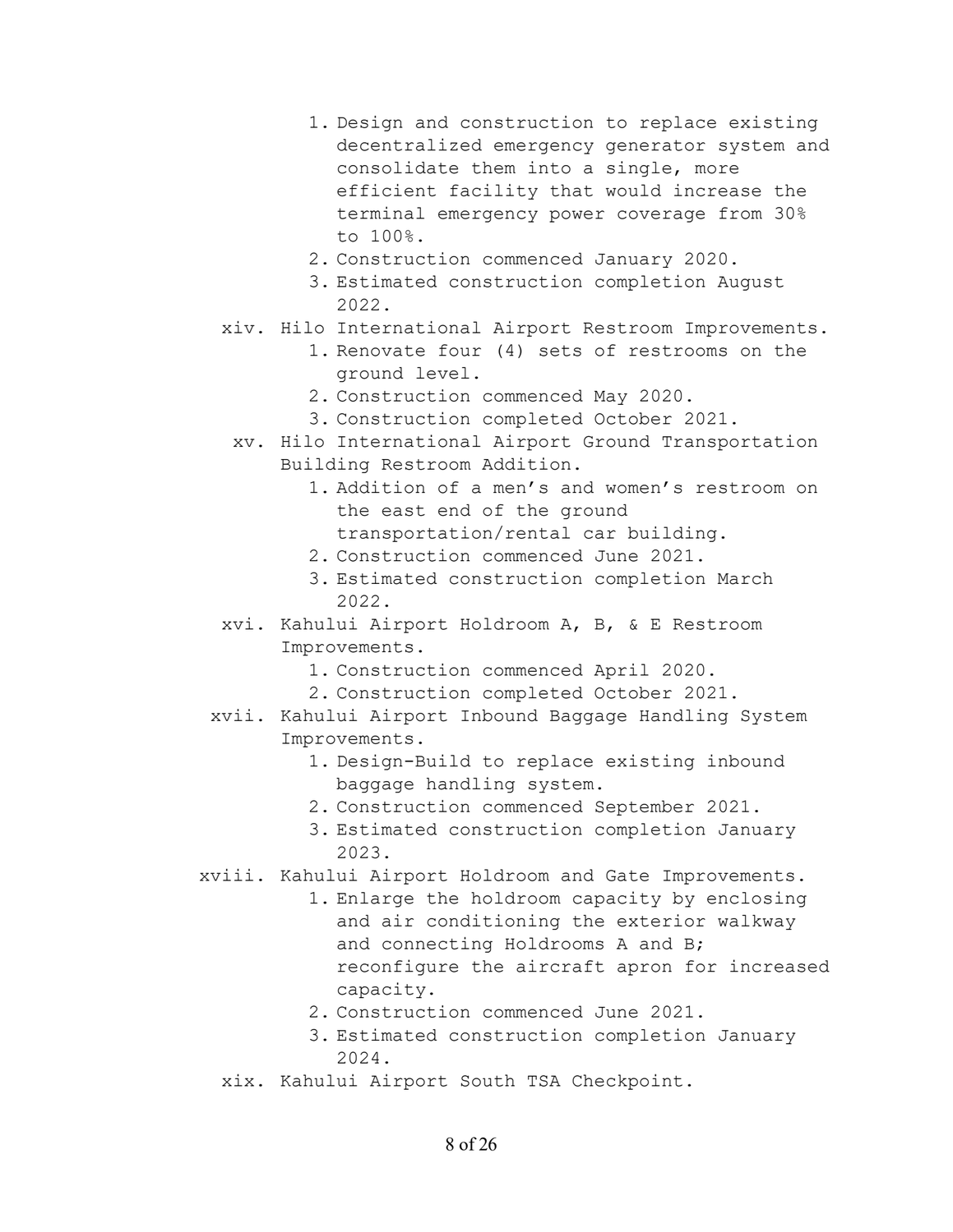- 1. Construct South TSA checkpoint to Holdroom A, with concession spaces.
- 2. Timeline
	- a. Design commenced October 2021.
	- b. Estimated Design completion December 2022.
	- c. Estimated construction commencement June 2023.
	- d. Estimated construction completion December 2024.
- xx. Kahului Airport Runway 2-20 Reconstruction.
	- 1. Reconstruct Runway 2-20; East Ramp taxiway to be constructed as a temporary runway for use while Runway 2-20 is reconstructed; temporary relocation of East Ramp tenants.
	- 2. Timeline
		- a. Environmental Assessment commenced July 2019. Currently, on hold pending geotechnical investigation and determination whether mill and fill is feasible alternative or reconstruction is necessary.
		- b. Estimated Airport Layout Plan approval TBD.
		- c. Estimated Environmental Assessment completion TBD.
		- d. Design commenced November 2020.
		- e. Estimated design completion November 2025.
		- f. Estimated construction commencement June 2026.
		- g. Estimated construction completion December 2030.
- xxi. Lihue Airport Ticket Lobby Improvements.
	- 1. Enlarge ticket lobby by removing planter boxes for increased capacity, including roofs for weather protection.
	- 2. Construction commenced August 2020.
	- 3. Estimated construction completion February 2022.
- xxii. Lihue Airport Holdroom Improvements.
	- 1. Enlarge holdroom capacity by enclosing and air conditioning the exterior walkway, including renovating restrooms.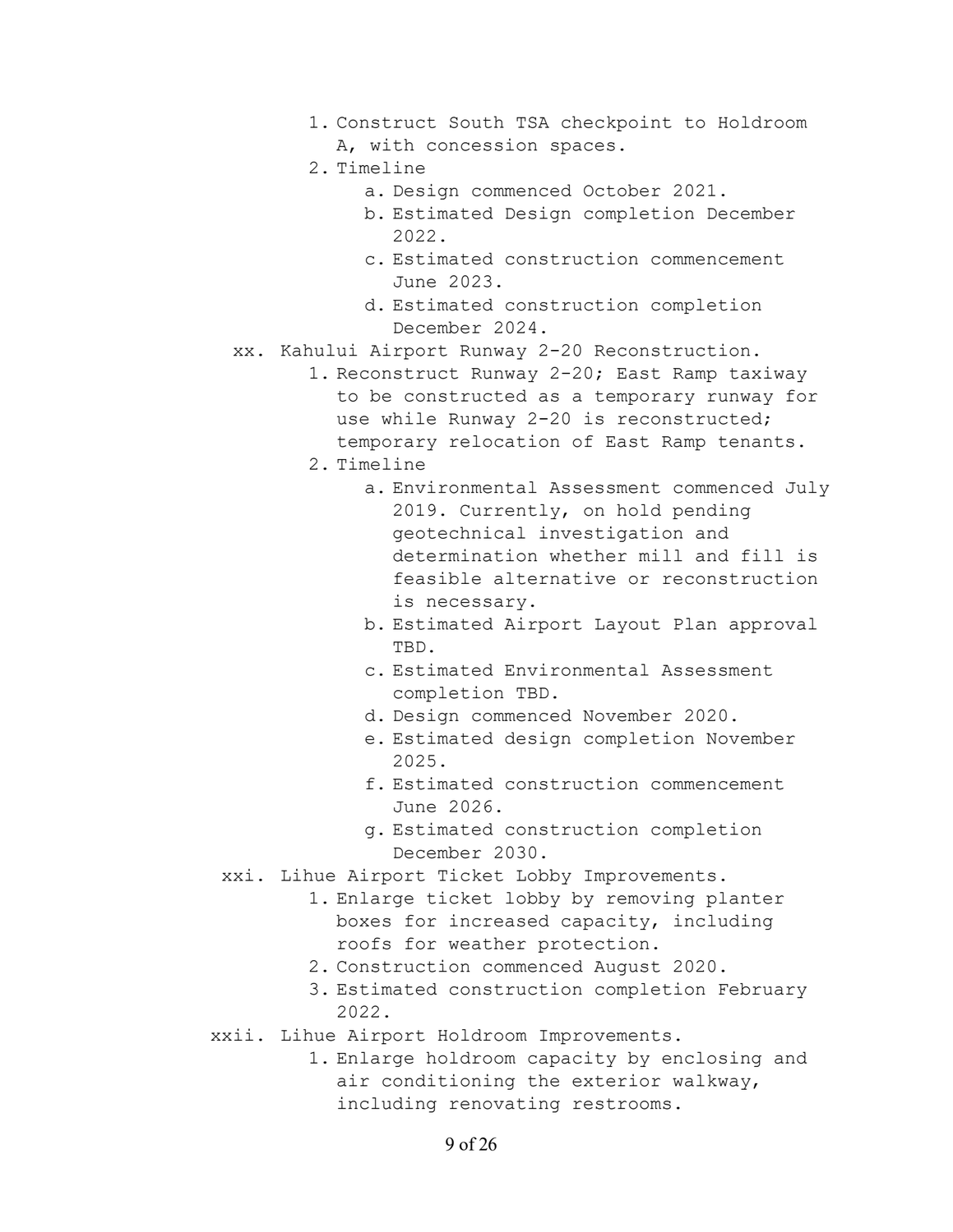- a. Timeline
	- i. Estimated design commencement April 2022.
	- ii. Estimated design completion December 2023.
	- iii. Estimated construction commencement June 2024.
		- iv. Estimated construction completion December 2026.

xxiii. Lihue Airport Runway 3-21 RSA Improvements.

- 1. Provide Runway Safety Areas to enhance the safety of aircraft in the event of an undershoot, overshoot, or excursion from the runway.
- 2. Timeline
	- a. Environmental Assessment completed June 2018.
	- b. Design commenced August 2015.
	- c. Airport Layout Plan approved October 2020.
	- d. Estimated design completion April 2022.
	- e. Estimated construction commencement October 2022.
	- f. Estimated construction completion June 2024.

NOTE: For all airport construction projects, the measures used to gauge effectiveness is construction on time and within budget.

xxiv. Master Planning.

1. The Airports Division does master plans for all its 15 airports based on internal and external requirements and stakeholders needs. The master planning process involves inventory assessment, passenger forecasts, stakeholder and public involvement, identification of alternatives and recommendations of a preferred alternative. Master plans are approved by the FAA and result in development plans and projects, which then requires an environmental process in compliance with the Hawaii Environmental Policy Act and/or National Environmental Policy Act prior to implementation.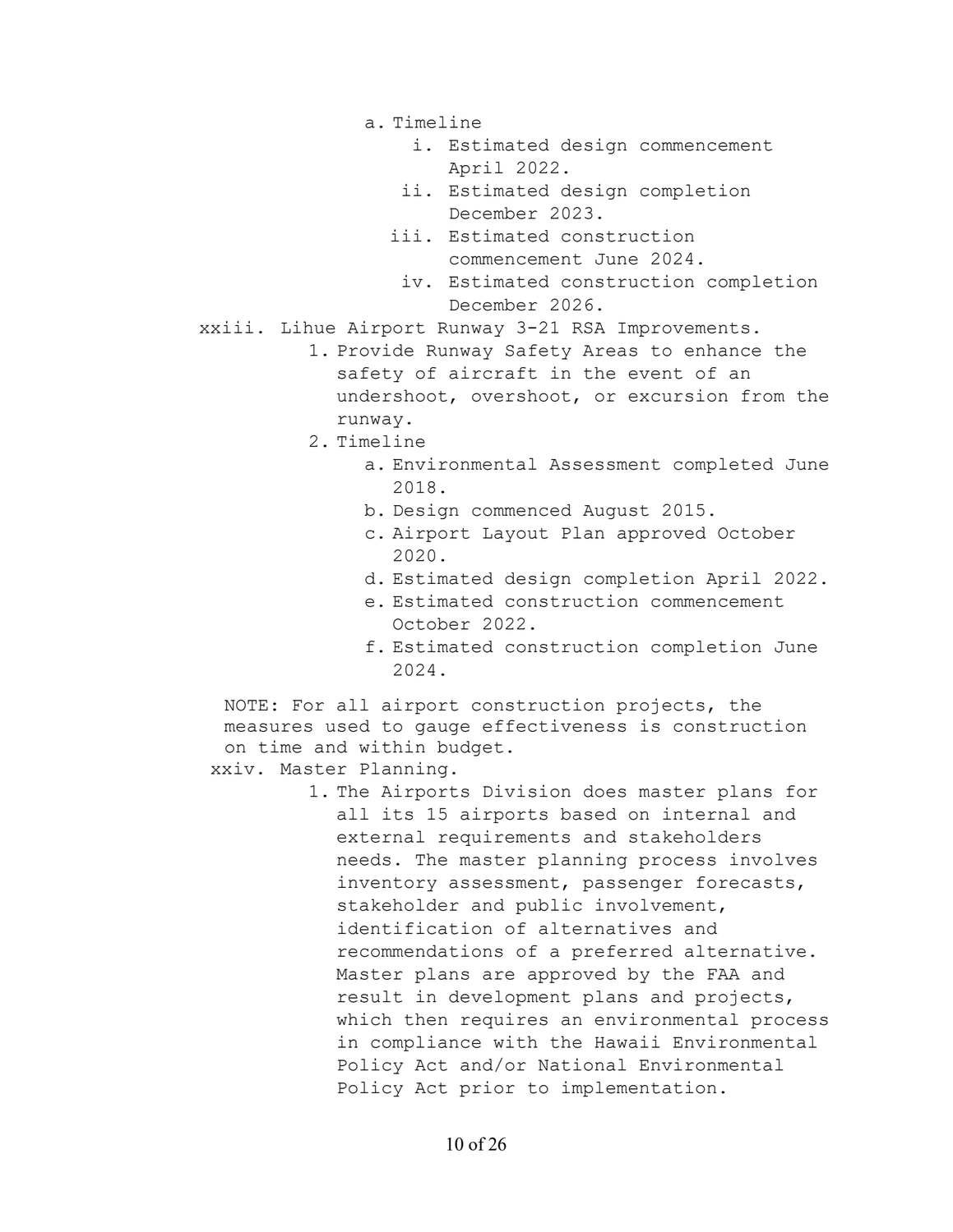- 2. Timeline
	- a. Daniel K. Inouye International Airport
		- i. Last Completion 2010
		- ii. New Commencement 2023
	- b. Kahului Airport
		- i. Last Completion 2016
		- ii. New Commencement N/A
	- c. Ellison Onizuka Kona International
		- Airport at Keahole
			- i. Last Completion 2010
			- ii. New Commencement 2022
	- d. Hilo Airport
		- i. Last Completion 2002
		- ii. New Commencement 2023
	- e. Lihue Airport
		- i. Last Completion 1989
		- ii. New Commencement Currently being done
- 2. Implement and refine work processes to maintain successful airport operations.
	- a. Maintain financial viability.
	- b. Provide a safe and secure environment for passengers, employees, and users of airport's services.
	- c. Provide a memorable experience for passengers by embracing the Spirit of Aloha.
	- d. Maintain compliance with Federal, State, and local regulations.
	- e. Work with airlines, concessions and others doing business at the airport to ensure their operations support the airport's objectives.
	- f. Support the communities surrounding the airports.

Projects/Strategies

- i. Create secure, flexible, and sustainable revenues and funding sources to sustain the statewide airport system.
	- 1. Maximize the use of Federal programs and funding for needed transportation infrastructure; use Federal non-recurring initiatives and funding sources such as the Coronavirus Aid, Relief, and Economic Security (CARES) Act, Coronavirus Response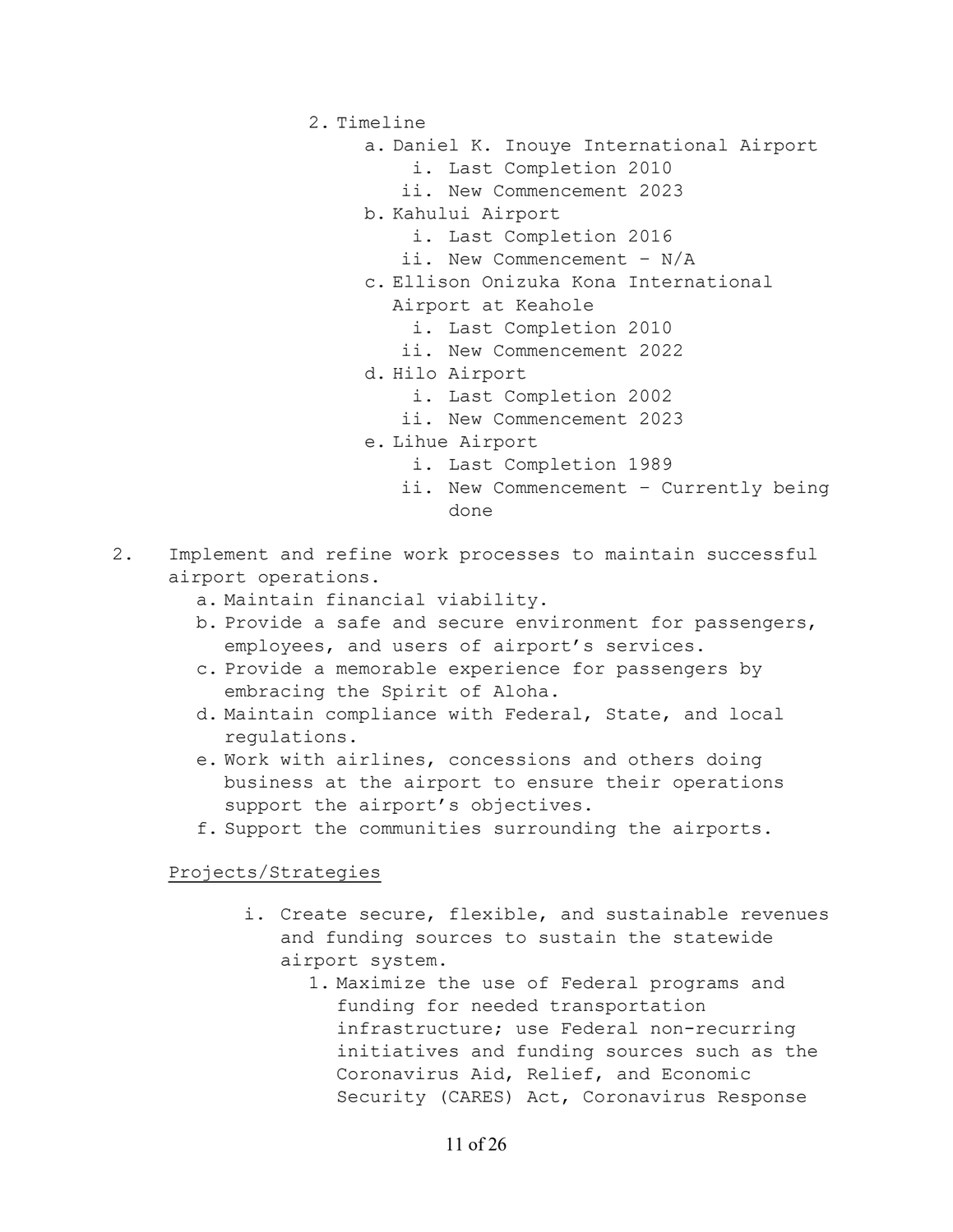and Relief Supplemental Appropriations Act (CRRSA), American Rescue Plan Act (ARPA) and Discretionary Airport Improvements grants.

- 2. Identify and assess the reliability and viability of future transportation financing streams and funding and consider scenarios for innovative and non-traditional financing.
- 3. Pursue alternate funding sources to support new projects.
	- a. Non-reimbursable General Obligation (GO) Bonds.
	- b. Public-Private Partnerships (P3).
- 4. Review outstanding bond issues and refund (refinance) if cost beneficial.
- 5. Continue to explore potential areas to increase revenue from current and prospective customers, tenants, and stakeholders.
- 6. Meet with rating agencies to maintain and improve bond ratings and bond issuers to maximize borrowing.
	- a. Timeline Continuous
- ii. Identified and implemented expense reduction measures and planned further expense reduction actions to be taken in Fiscal Year 2021.
	- a. Projected \$47 million reduction in debt service through the issuance of the Series 2020 Bonds.
	- b. Closed facilities at the Airport System temporarily to reduce operating expenses effective April 2020.
	- c. Submitted grant reimbursement under the CARES (\$34 million) and CRRSA (\$45 million) Acts.
	- d. Preparing for utilization of \$145 million from ARPA Act grant.
	- e. Awaiting grant instructions from Airport Infrastructure Act
	- (\$246 million).
- iii. COVID-19
	- 1. The Hawaii Airports was looked at being the first line of defense to prevent passengers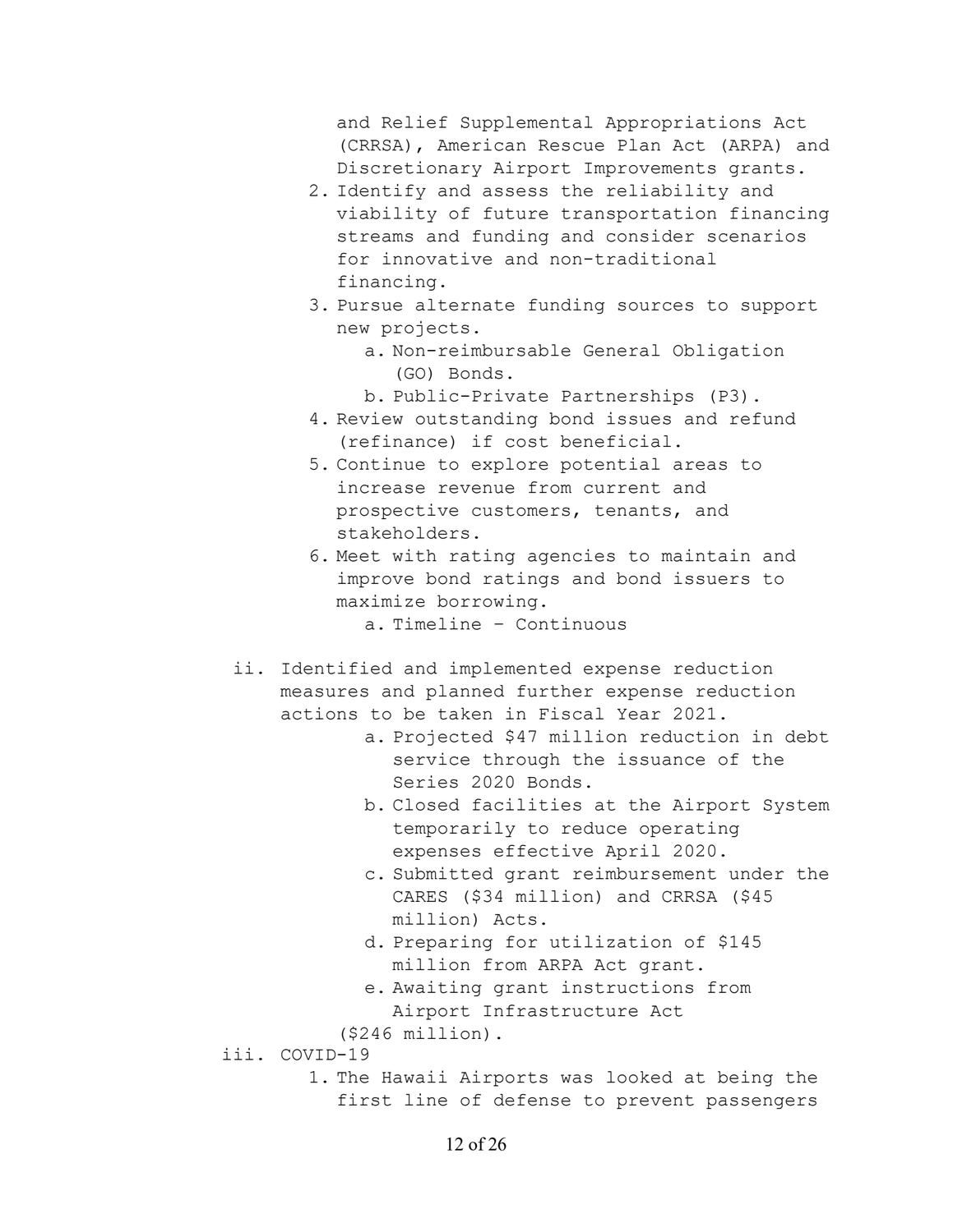with COVID-19 from entering the State. To reopen the State, the Airports Division in collaboration with the Hawaii Emergency Management Agency, Department of the Attorney General and Department of Health, created a screening program to detect passengers with COVID-19 symptoms and/or possible exposure.

- a. Screening Program was implemented on March 26, 2020 to track passengers subject to the mandatory 10 day quarantine.
- b. To assist in the detection of elevated body temperatures of 100.4 degrees or higher, a common indicator of many infectious diseases, thermal screening and facial imaging cameras were installed August 2020 and December 2020, respectively, at the five major airports.
	- i. There is a 10-year maintenance of the cameras and software, as funding becomes available. Current funding provides maintenance through June 2022.
- c. As the quarantine restrictions were eased, the number of passengers increased, causing major congestion in the gate and holdroom areas. A second project for Mobile Medical Facilities, Control Rooms, and Processing Facilities for the Safe Travel Screening were constructed December 2020.
- 2. On-going measures to promote social distancing in public areas for health and safety purposes.
- 3. Implemented a policy of temporary deferral of certain fees and charges and other rent relief actions in March 2020.
- 4. Agreed to maintain the same level of HNL terminal rates and charges to assist the airlines in coping with COVID-19 impact.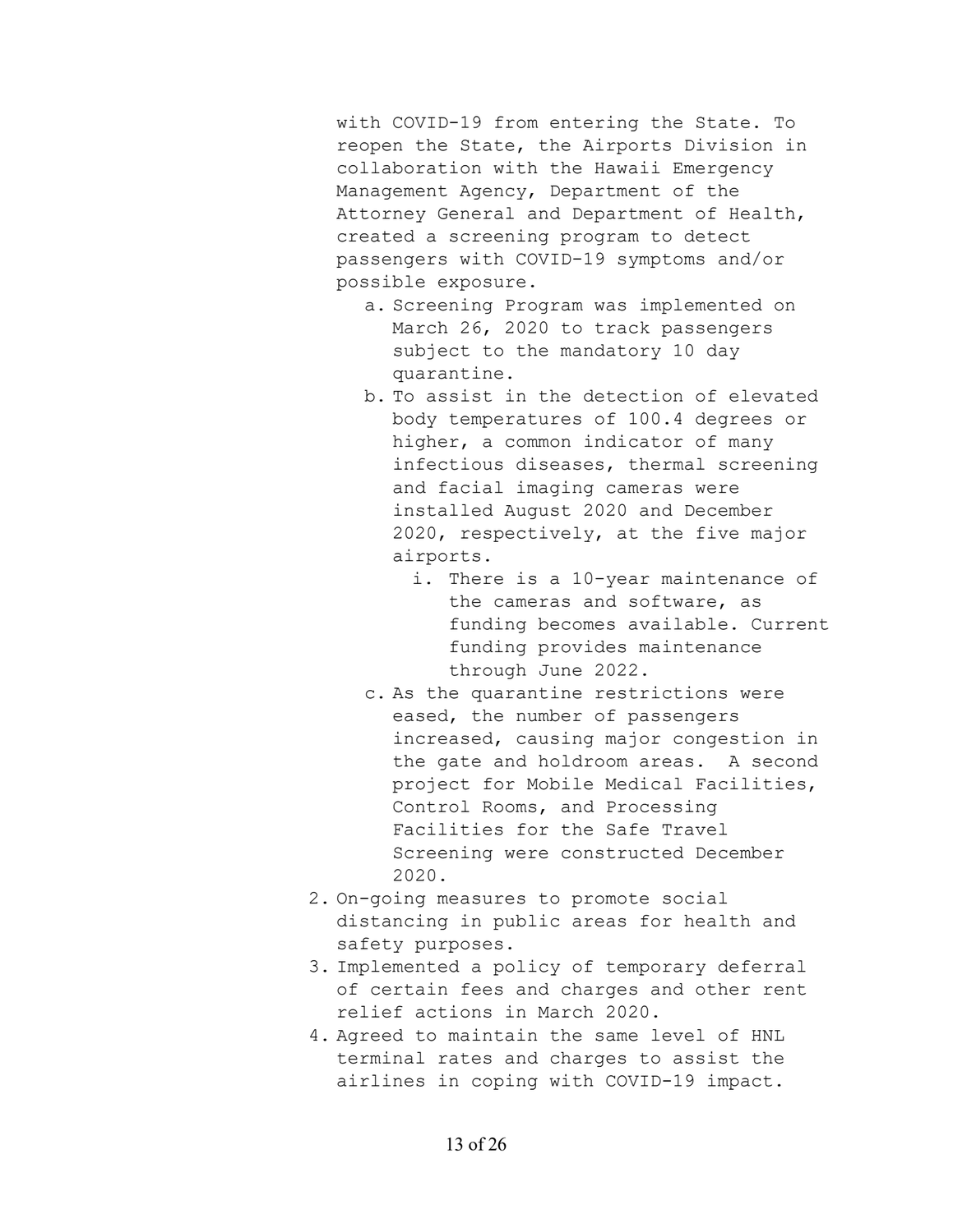- 5. Prioritized capital projects under the CIP and separated the CIP into the Ongoing CIP, totaling \$1.6 billion, and the 2022-2026 CIP, totaling \$1.1 billion. The Airports Division plans to fund only a portion of the design costs for the 2022-2026 CIP and continues to discuss projects to be deferred or cancelled with Signatory Airlines.
- iv. Ensure current Non-Signatory rates are consistent with the First Lease Amendment of 2008.
	- v. Implement Safety Management Systems (SMS) Plan. Proactive approach to safety management through a framework of tools and methodologies to address safety issues.
		- 1. Create Airport Safety & Operations Control Unit at the five major airports.
			- a. Reorganization estimated completion July 2022.
			- b. Measures used to gauge effectiveness:
				- i. Reduced costs related to incidents and accidents.
				- ii. Reduced insurance and liability costs.
				- iii. Improved control.
					- iv. Reduced reliance on a few key personnel. Organization wide participation.
					- v. Improved regulatory compliance.
- vi. Enhance Security Programs by expanding operations
	- to include additional management support.
		- 1. Reorganization of management structure for Security.
		- 2. Reorganization estimated completion May 2022.
		- 3. Measures used to gauge effectiveness:
			- a. Reduction or elimination of TSA fines for security violations.
			- b. Minimalization of risks of disruption of transportation to, from, and within Hawaii due to terrorism and other human security threats and events, as well as threats and events from natural disasters.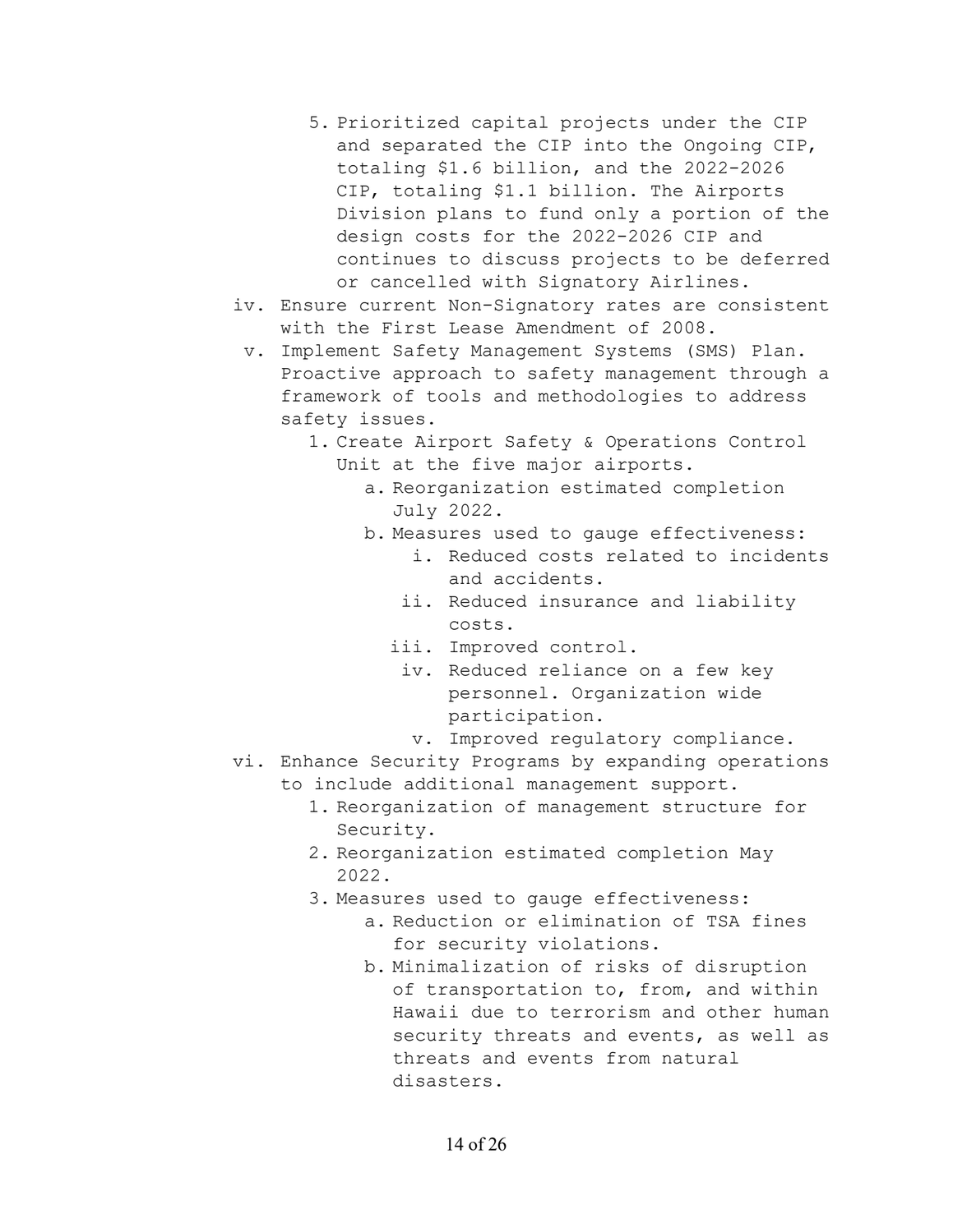- 3. Maintain an effective workforce that will fulfill the objectives of the Airports Division by successfully executing the various projects and processes that support it.
	- a. Encourage quality management/leadership through accountability, ethics, training, and transparency.
	- b. Build and maintain an effective workforce that is flexible, adaptable, self-driven, well-trained, and skilled.
	- c. Provide a healthy and safe work environment.

Projects/Strategies

- i. Provide management/leadership training for those supervisors that have no formal training or education in management.
- ii. Continue to conduct regular meetings of the Executive Steering Group (all Airport District Managers and Branch Heads) to collectively discuss critical issues, and possible and best solutions and status of projects.
- iii. Create Ad Hoc Committees to address critical issues. The committee, comprising of all key SMEs and some decision makers, identifies the problem(s), finds out what the cause(s) are and arrive at possible and best solutions moving forward.
- iv. Provide training for the employees so they understand management's expectations and their role within the workforce.
	- v. Adhere to government regulations regarding health and safety in the workplace.

Measures used to gauge effectiveness for all projects/strategies:

- i. Employee absenteeism rate, especially leave without pay.
- ii. Employee retention rate.
- iii. Volume and severity of workers compensation claims.
	- iv. Volume of critical issues resolved.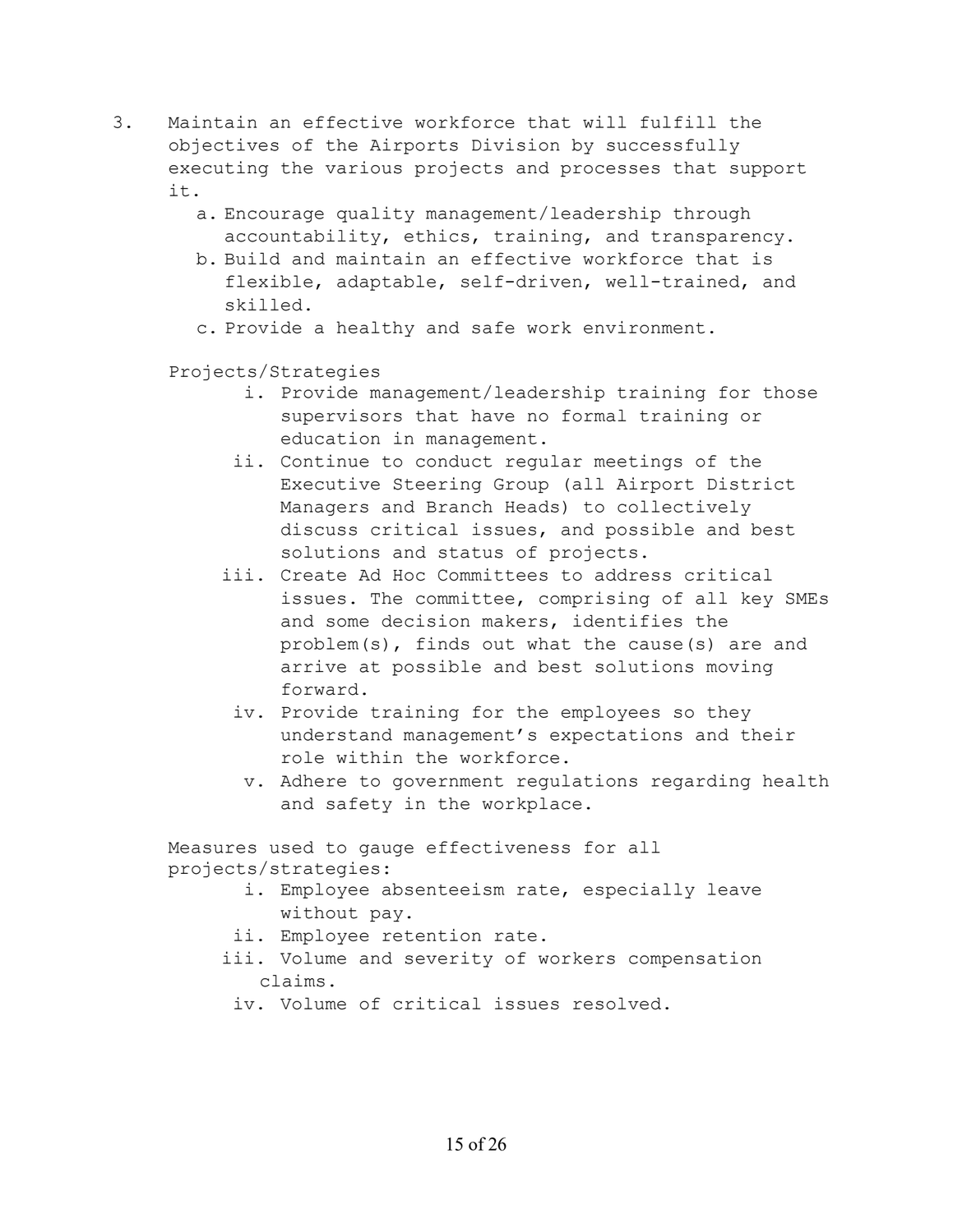#### **C. HARBORS DIVISION**

The Harbors Division operates and manages a statewide harbors system of ten (10) commercial harbors divided into four (4) districts. The four (4) districts are: Oahu District - Honolulu and Kalaeloa Barbers Point Harbors; Hawaii District - Hilo and Kawaihae Harbors; Maui District - Kahului and Hana Harbors on Maui, Kaunakakai Harbor on Molokai, and Kaumalapau Harbor on Lanai; and Kauai District - Nawiliwili and Port Allen Harbors. The commercial harbors provide for the movement of cargo, passengers, and vessels between ports within the state and provide facilities and support services for loading, offloading, and handling of cargo, passengers, and vessels.

#### **Statement of Goals**

The Harbors Division's goal is to provide for the expeditious, efficient, and safe movement of people and goods which may be delivered for shipment or discharged on the commercial docks, wharves, and piers to ensure the economic security of the state; promote economic growth and sustain the quality of life within the state by:

- 1. Creating and managing an integrated multi-modal transportation system that provides mobility and accessibility for people and goods.
- 2. Enhancing the safety of the water transportation system.
- 3. Ensuring the secure operation and use of the water transportation system.
- 4. Protecting Hawaii's unique environment and quality of life and mitigating any negative impacts.
- 5. Ensuring that the water transportation facility systems support Hawaii's economy and future growth objectives.
- 6. Supporting the state's energy goal of 70% clean energy, which includes 40% produced by renewable energy and 30% increase in energy efficiency, enhancing the reliability and security of clean energy sources.
- 7. Creating secure, flexible, and sustainable revenues and funding sources for transportation needs.
- 8. Providing effective leadership division-wide focusing on accountability, ethics, training, and transparency.

# **Objectives and Policies**

The Harbors Division has reset its objectives over the next 5 years from July 1, 2019. The Harbors Division will plan,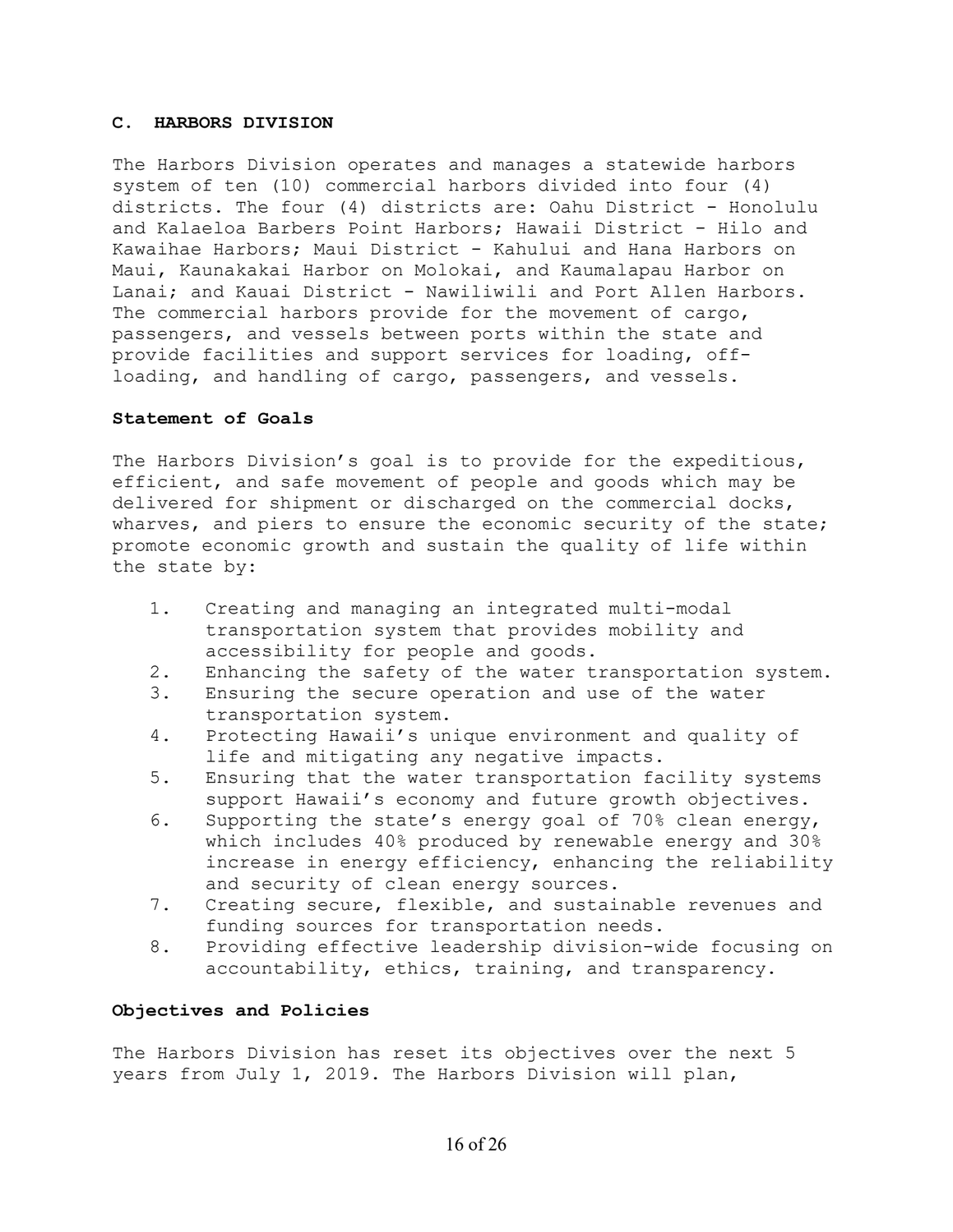develop, and implement the following projects to help achieve the following objectives:

- **1. Mobility and Accessibility.** 
	- **Preserve and maintain existing water transportation systems in good condition or better; give comparable consideration to funding preservation capital projects as is given to expansion projects.**
	- **Ensure the provision of essential and critical water transportation operation and services for all communities throughout the islands.**
	- **Reduce congestion in the water transportation systems.**
	- **Obtain federal funds for harbor infrastructure projects.**

# **Kalaeloa Barbers Point Harbor (KBPH) Fuel Pier Development Plan and Environmental Impact Statement, Oahu, Hawaii**

## **Timeline:**

Year 1 – The Harbors Division has implemented concepts presented in the KBPH 2040 Master Plan (MP) by identifying phases in which to develop the improvements. Vessel berth and dockage time was studied to provide strategic guidance in determining the length and placement of the fuel pier. In coordination with the current tenant, detailed discussions may lead to a final design of the fuel pier and minimize relocation and operational disruption to the tenant's operation. With Kapolei Properties LLC completing the areawide drainage channel, the Harbors Division has also begun its work to plan and design its drainage elevations and KBPH roadways in and around the harbor and future development of cargo and revenue generating leased lots. Year 2 – Work and design of drainage elevations and proposed development of commercial lots were completed. The development of the commercial industrial sub-division lots were to incorporate the coral spoils into the subdivision lots. Project is awaiting further development of a bridge over the drainage system that will support the sewer line from KBPH to the main pumping station. The design of the fuel pier has proceeded, however, with HECO stating that it will not buy power

produced using coal from the AES plant after the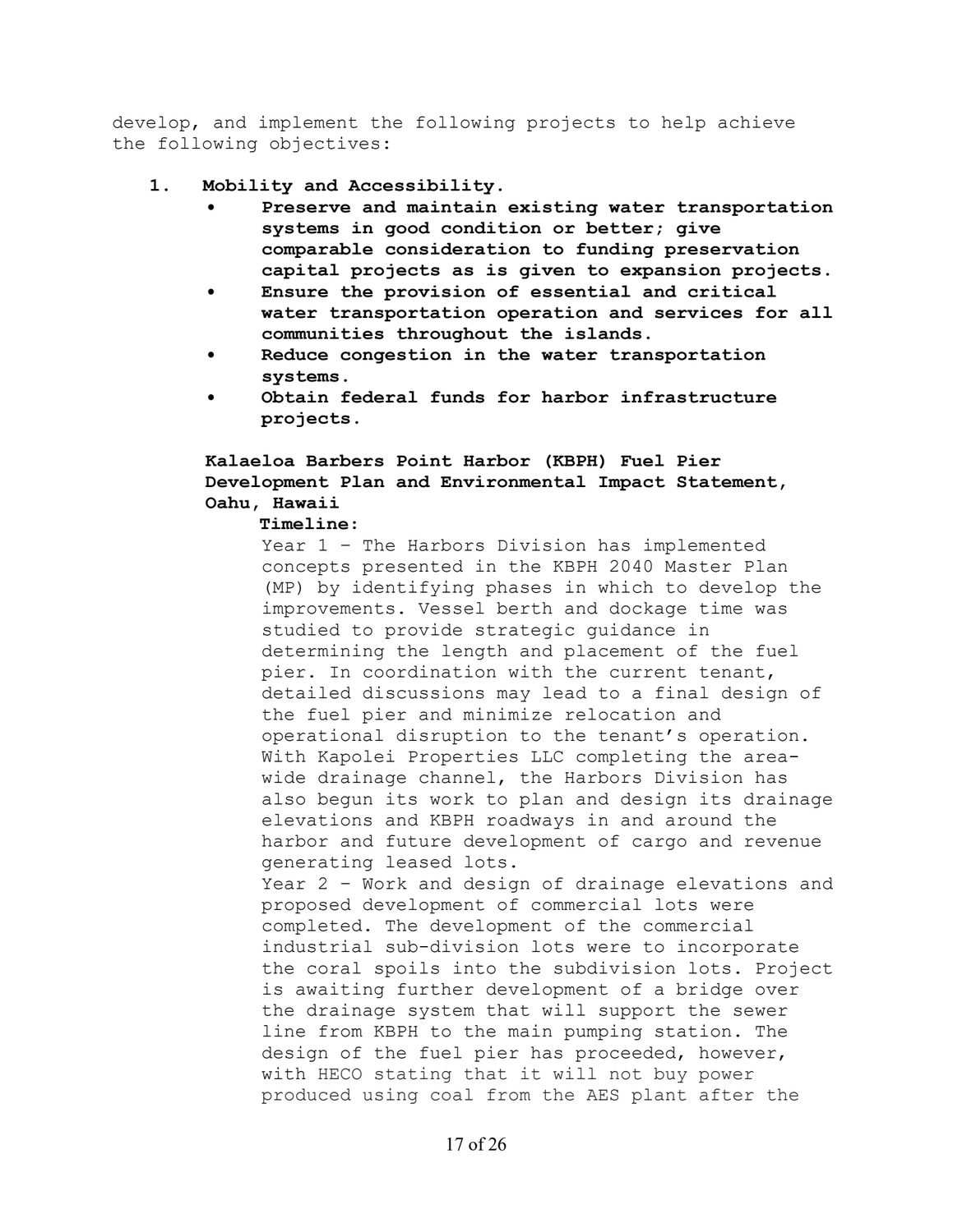contract expires in 2022. Without coal shipments, almost 10 days per month of berthing space at Piers 5 and 6 will open, alleviating traffic congestion at Kalaeloa Barbers Point Harbor. As a result, fuel pier designs have slowed. Focus on developing Piers 7 through 10 for additional berthing space is planned to resume during 2023.

Year 5 - Without coal shipments, almost 10 days per month of berthing space at Piers 5 and 6 will open, alleviating traffic congestion at Kalaeloa Barbers Point Harbor. As a result, fuel pier designs have slowed. Focus on developing Piers 7 through 10 for additional berthing space is planned to resume during 2023. In addition, further discussions regarding the acquisition of land from Kapolei Properties Development, LLC will also resume pending a date when the bridge over the drainage canal will be constructed. Again, water and sewer lines will be attached to the new bridge.

**Measures used to gauge effectiveness:** Determine the economic and social impact of removing the remaining coral material and develop alternative plans consistent with the Regional Drainage Plan, while incorporating material in future plans to develop KBPH, which is also underway for planned uses.

## **Pier 4 Inter-Island Cargo Terminal, Hilo, Hawaii Timeline:**

Year 1 - Construction of Pier 4 was completed during December 2017. The interisland shipping company has adopted new terminal operations to improve efficiency in the movement of cargo. Plans to remove the Pier 2-3 shed were in progress. Removal of the shed will support efficiency of terminal operations with the creation of more space without obstruction from a structure. Year 2 - The removal the Pier 2-3 shed is in progress with a project completion date during Year 3. Removal of the shed supports efficient use of terminal operations by creating more open space. Year 5 – Complete the land acquisition along Kalanianaole Street and Kumau Street to further separate container load traffic from container and passenger traffic. Plan and design street access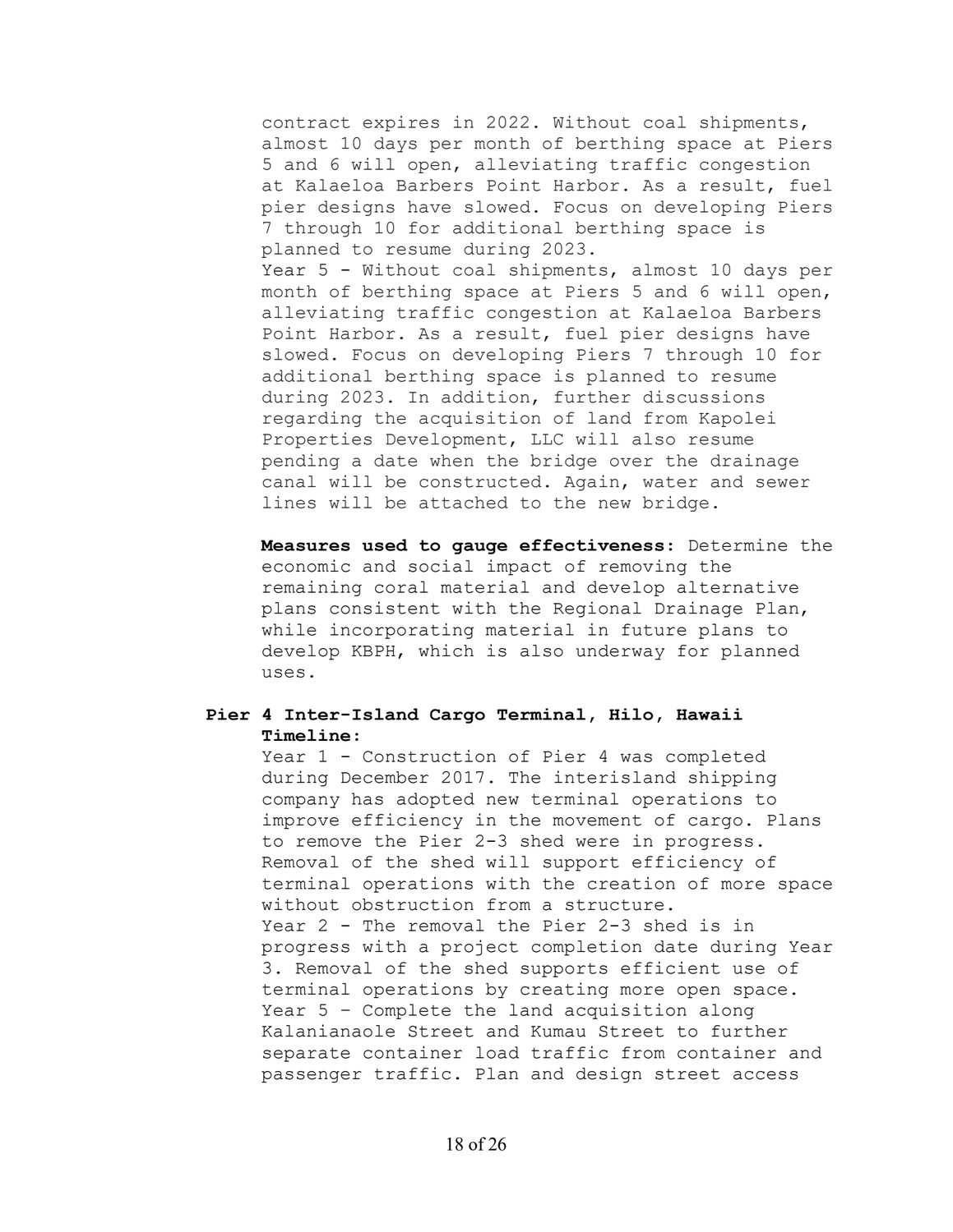into Pier 4 for inter-island terminal operations and Pier 1 for overseas cargo traffic.

**Measures used to gauge effectiveness:** Complete the removal of the Pier 2 and 3 shed and related improvements. Substantially complete the acquisition of land along Kalanianaole Street to improve traffic safety and cargo yard expansions.

## **Kapalama Container Terminal, Phase 1, Oahu, Hawaii Timeline:**

Year 1 – Continued to make significant progress on construction of KCT Phase I. The KCT project is the cornerstone of DOT Harbors Modernization Program. This container terminal is needed to meet Hawaii's cargo demands.

Year 2 – KCT Phase I is substantially completed with punch-list items and testing of power connections remaining to complete the container yard.

Year 5 - Complete KCT Phase II.

**Measures used to gauge effectiveness:** Complete KCT Phase II.

## **Kapalama Container Wharf, Phase 2, Oahu, Hawaii Timeline:**

Year 1 - Plans to start construction of KCT Phase II – Container Yard in summer 2020 were postponed. The KCT project is the cornerstone of DOT Harbors Modernization Program. This container terminal is needed to meet Hawaii's cargo demands. Year 2 - Due to a bid protest and the economic impact of COVID-19, the contract was awarded on October 12, 2020 with notice to proceed to start construction of KCT II issued during spring of 2021. Year 5 – Construction completed and KCT Phase I &

II in full use.

**Measures used to gauge effectiveness:** Fully operational Kapalama Container Terminal.

## **2. Safety**

Enhance the system and user safety and transportation facilities with the use of proper equipment, physical hazard reduction, and implement priority safety projects for each harbor.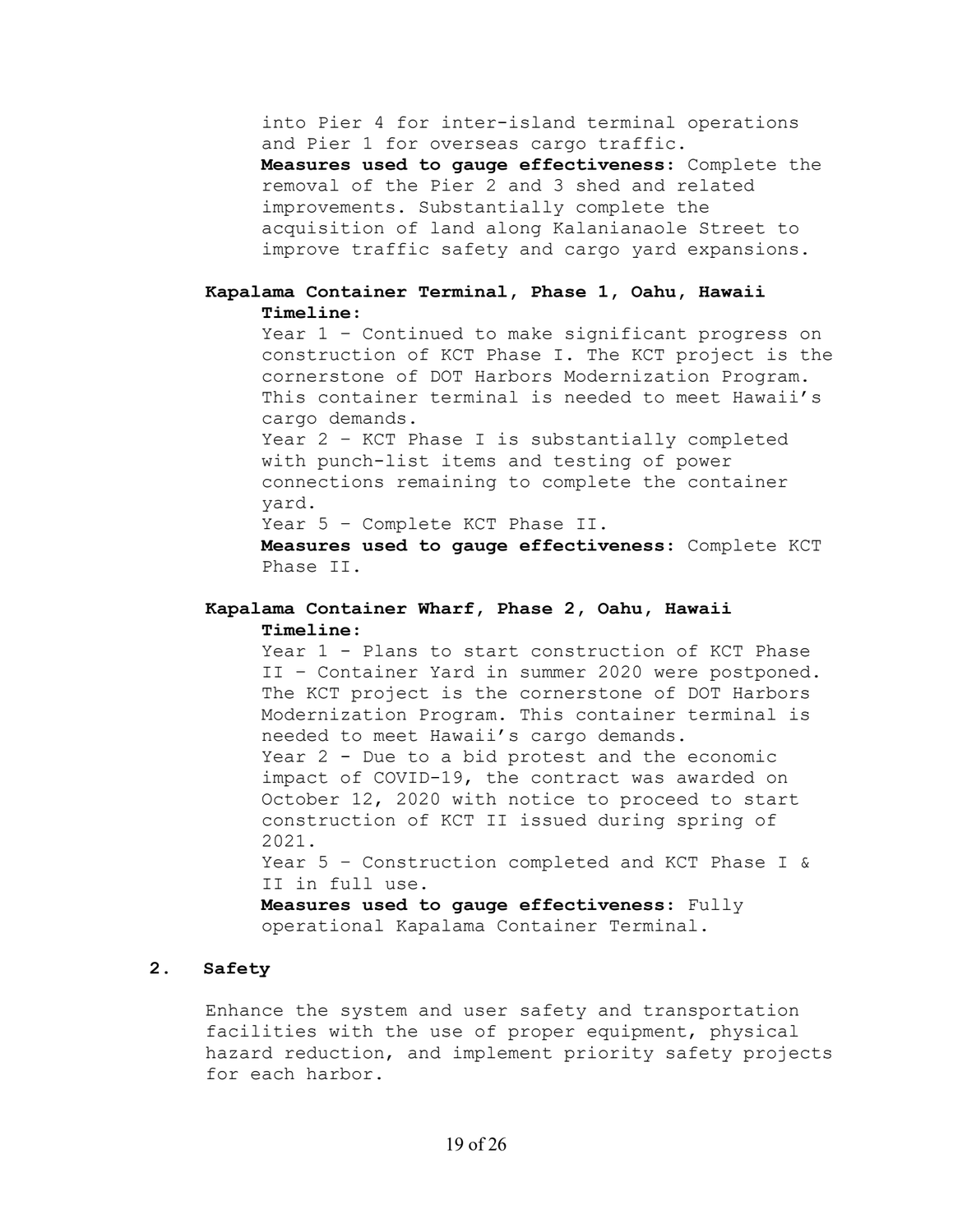Annual planning and development of Special Maintenance Projects to remediate and address safety concerns and necessary facility improvements.

#### **3. Security**

- **Minimize risks of disruption of transportation to, from, and within Hawaii due to terrorism and other human security threats and events, as well as threats and events from natural disasters.**
- **Work with federal, state, and county agencies as well as tenants to conduct vulnerability and risk assessments.**
- **Implement security policies and strategies to minimize risks and threats of disruption of or damage to the transportation systems while maintaining the intended function of the system.**
- **Provide continuous monitoring of critical infrastructure and communications systems to provide for appropriate emergency response capability.**
- **Support national security in the Indo-PACOM region by providing reliable and efficient water-borne commerce throughout the Pacific Islands.**

# **Maritime Wireless Communication System – Broadband (Funded by Department of Homeland Security, Port Security Grant)**

#### **Timeline:**

Year  $1$  - Design and construction phases. Year 2 - The DOTH is awaiting DOD's completion to provide for the integration of each island's system to a central command center and DAGS and DOD enhancements to the microwave system. In the alternate and redundancy, the DOTH is focusing on expanding its current Command Bridge system to integrate each island's system to a central command center.

Year 5 – Project has been completed. The system is being modified and updated to accommodate new software technology.

**Measures used to gauge effectiveness:** Connect statewide video feeds from all commercial harbors to county emergency centers and state civil defense. The connection will allow common situational awareness during pre-disaster and postdisaster situations, critical for response and continuity of business operations. The project is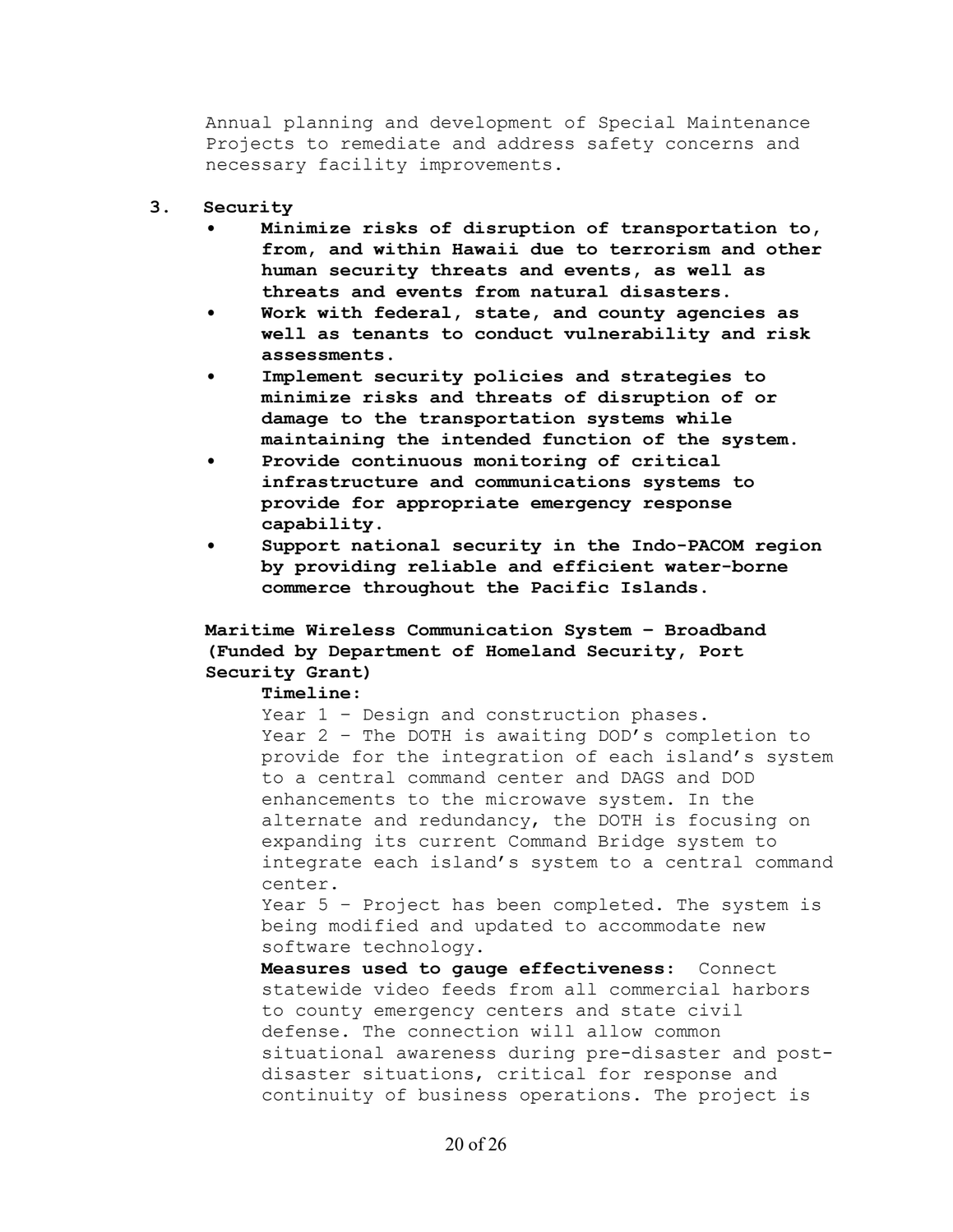being supported by DAGS because of their unique and assigned core functions regarding electronic communications.

## **4. Environment and Quality of Life**

- **Ensure that users and tenants of the water transportation system and its facilities respect environmental, natural, and historic resources.**
- **Support the programs of state and federal natural resource agencies, as well as support on-going lines of communication and coordination with these agencies.**

**Small Municipal Separate Storm Sewer System (MS4), Storm Water Permits for Honolulu Harbor and Kalaeloa Barbers Point Harbor.** 

**Timeline:** 

Completed - Met Storm Water Management Plan (SWMP). **Measures used to gauge effectiveness:** Meet EPA compliance deadlines pursuant to the consent decree and address any third-party audit findings, if any.

#### **5. Economy and Growth**

- **Create a community flow and freight handling system that is dependable and efficient, with industrial/commercial land use and storage areas.**
- **Provide reliability, dependability, and redundancy for commerce in the import and export of goods movement system including inspection facilities at ports, address actions for security of commerce.**
- **Create modern water transportation systems that are part of a positive visitor experience.**

**Development of 84-Acre Container Terminal with 1,800+ Foot Long Pier at Kapalama Military Reservation, Honolulu Harbor, Oahu, Hawaii** 

**Timeline:** 

Year  $1$  - As of the end of September 2019, construction of KCT is 65% complete. In reviewing the financial plan that includes the increases in tariffs that support the funding requirements to construct Phase I, the DOTH anticipates that it can possibly fund Phase I by combining remaining funds from its 2010 Revenue Bonds, with DOTH's cash while maintaining 1,000 days of operating cash. A DOTH cash balance equal to 1,000 days of operating cash is to remain in compliance with the policy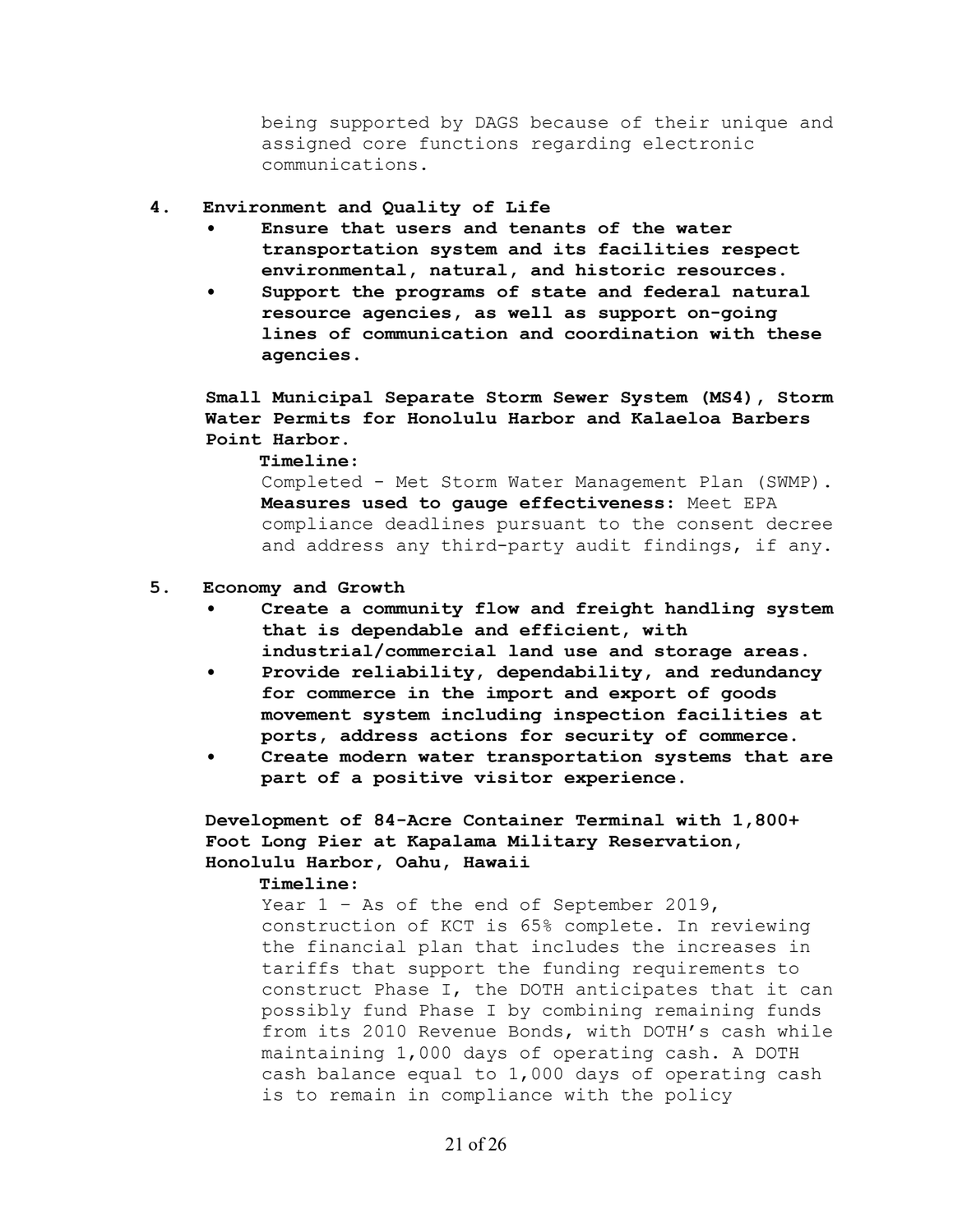directions and fiscal practices set by the former DOT Director. The cash financing may save the DOTH approximately \$16 million a year in debt service payments for each year that a new revenue bond issuance is deferred. Year 2 - KCT Phase I was completed during November 2020. Year 5 - With the completion of construction of container yard, Phase I, the year 5 goal is to complete KCT II during FY 24 and open the terminal for use. **Measures used to gauge effectiveness:** Phase II allows for the Kapalama Container Terminal facility to be completed and opened for use. The improvements will accommodate the rising demand for container facilities at Honolulu Harbor, improve port resiliency, and reduce drayage of containers from Sand Island to Pier 39-40 – Inter-island terminal. Continue to move forward with Phase II

before the construction of wharf, pier, and dock improvements.

- **6. Energy** 
	- **Support the national goal to reduce transportationrelated greenhouse gas (GHG) emissions and reliance on foreign oil.**
	- **Use opportunities where and when practicable and available, to use solar (heating and photovoltaic), wind, geothermal, and ocean resources to supply power to create electricity for transportation facilities.**

**Assess the feasibility of energy savings performance contracting to implement energy conservation measures in facilities using guaranteed energy savings to finance the projects.** 

**Timeline:** 

Completed - effective March 31, 2019.

**7. Funding** 

- **Develop a framework for long- and short-term financial forecasting for system-wide maintenance, capital improvement, and modernization projects to ensure the harbors will support optimized operations.**
- **Achieve and maintain high bond ratings and other performance ratios that support a broad range of**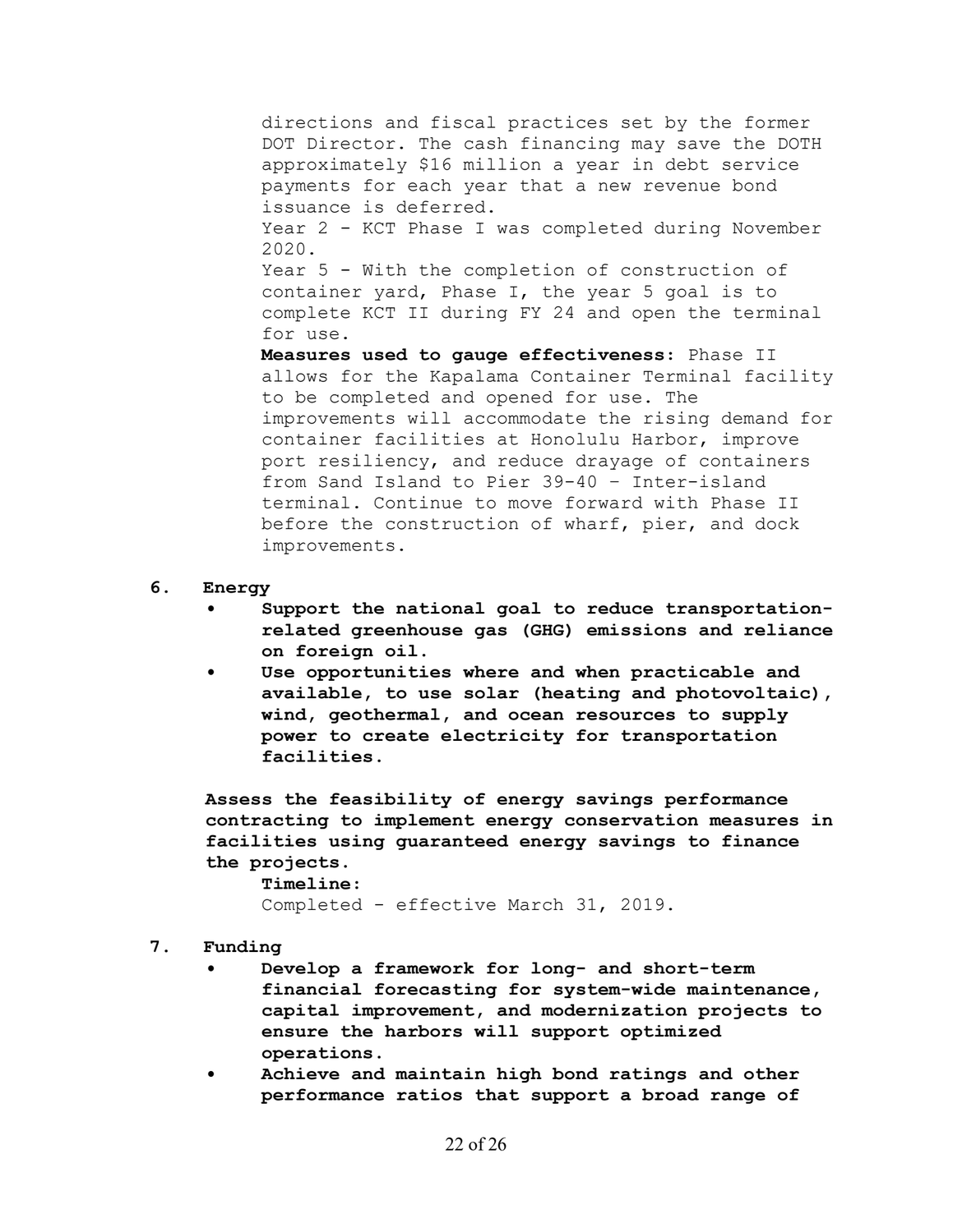**financing options for projects, including but not limited to bond sales, commercial paper, and cash flow financing.** 

**• Maximize the use of federal funding and support programs for needed infrastructure, feasibility studies, planning, and other authorized uses.** 

## **Continue to review, analyze, and amend the administrative rules for the Harbors Division to ensure financial self-sufficiency for the system-wide harbors capital program and Harbors Modernization Plan. Timeline:**

In January 2018, the Harbors Division approved a series of tariff increases for dockage, port entry, and passenger fees to supplement the increases for cargo wharfage that were approved in December 2016. Year 1 – July 1, 2019, was the effective date for a 20% increase in dockage and port entry fees for all vessels, as well as the effective date for an incremental increase (the greater of either 3% or the CPI) for wharfage. The analysis of the administrative rules and other portions of the tariff will continue to determine whether other user fees must be adjusted; amendments will be made and approved accordingly.

Year  $2$  - Due to the impact of COVID-19, the July 1, 2020, 15% increase in dockage and port entry fees for all vessels, as well as the effective date for an incremental increase (the greater of either 3% or the CPI) for wharfage was deferred to January 1, 2021.

Year 5 - Continue analysis of revenue trends, manage the use of cash as the primary source of funding capital improvement projects, and ensure high grade bond ratings and other performance ratios that allow for multiple options for financing, especially cash flow financing during 2040. Revenue trends during FY 2024 and beyond should increase due to the addition of cargo capacity to receive containerized cargo, and increased competition for the trans-shipment of containers from Honolulu Harbor to the neighbor island harbors.

**Measures used to gauge effectiveness:** Bond ratings, financial performance ratios (e.g., debt ratio), calculated savings based on cash flow financing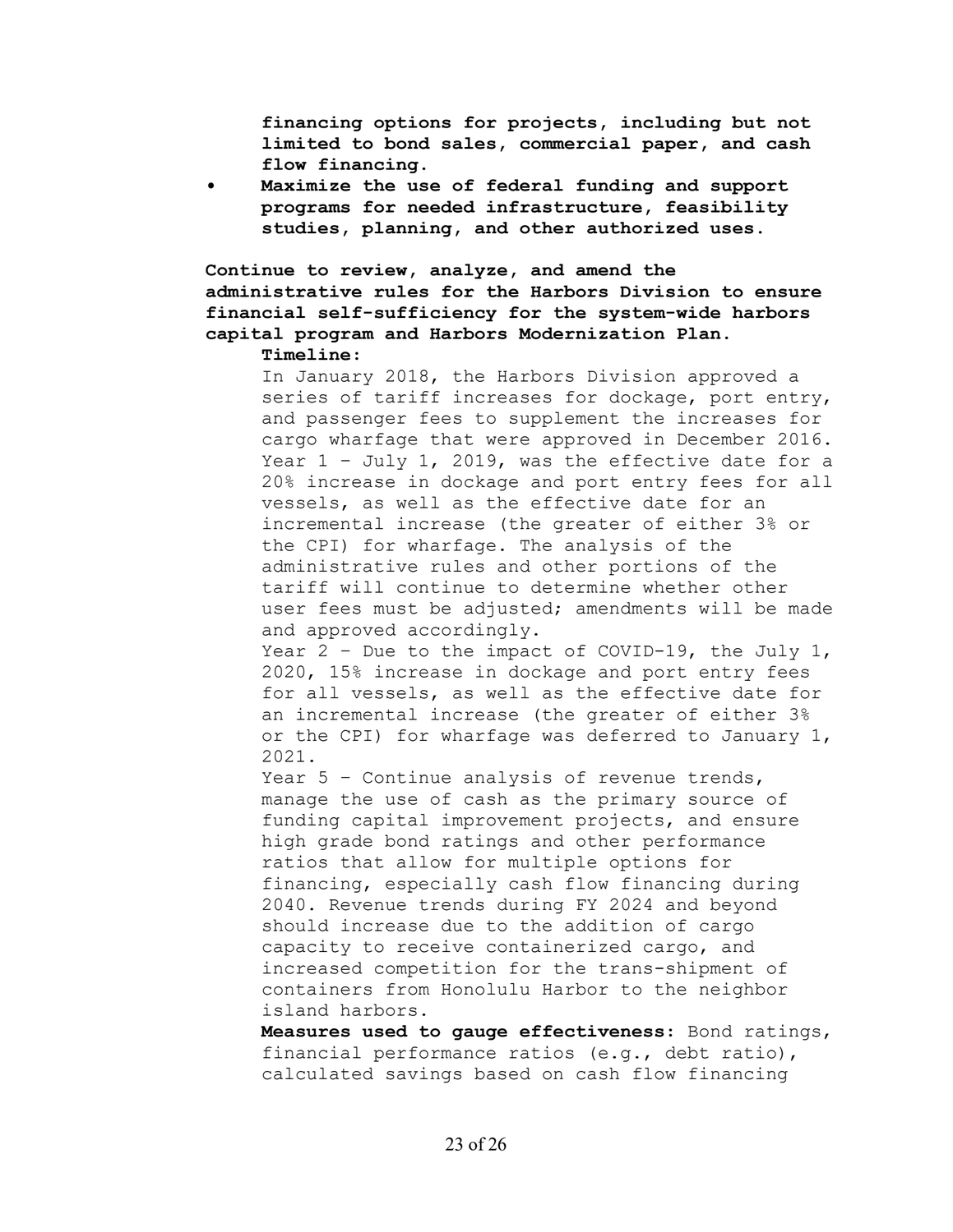compared to bond sales, and the number of projects delivered on time and on or under budget.

#### **8. Leadership**

- **Increase the level of accountability of personnel both on and off the job.**
- **Provide professional and personal development in the areas of project management, team building, conflict resolution, critical thinking, and problem solving.**
- **Implement policies that demonstrate commitment to transparency, ethics, and strict compliance with regulations, policies, and procedures.**
- **Promote open communication between management and rank and file employees.**

**Improve management capabilities to ensure coordination and compliance of the statewide maritime security program with all federal security requirements provided in 33 CFR 105.** 

#### **Timeline:**

Year  $1$  - In accordance with Act 187 (19), 2 Harbor Police were certified as trainers for new electric guns. Harbor law enforcement personnel are equipped with knowledge, skills and abilities comparable to state sheriffs to increase professionalism and ensure the division's compliance with all federal requirements imposed by 33 CFR 105. Additionally, the DOTH has monitored changes in operations and re-classified existing and vacant positions to meet new manpower demands. All staff involved in project development and procurement will be trained in project management and contract management. The 2017 and 2018 State Legislature consolidated the appropriations for motor vehicles, equipment, and special maintenance. Consolidation has proven to be efficient and effective with streamlining procurement processes.

Year 2 – Seek to consolidate the Harbors Division budget into one program to create efficiencies and effectiveness with streamlining procurement processes.

Year 5 – KCT is the cornerstone of the Harbors Modernization Program. KCT will be operated by Hawaii Stevedores, Inc. (HSI). HSI will receive cargo from Pasha Hawaii, utilizing new facilities and transferring containers intra-terminal directly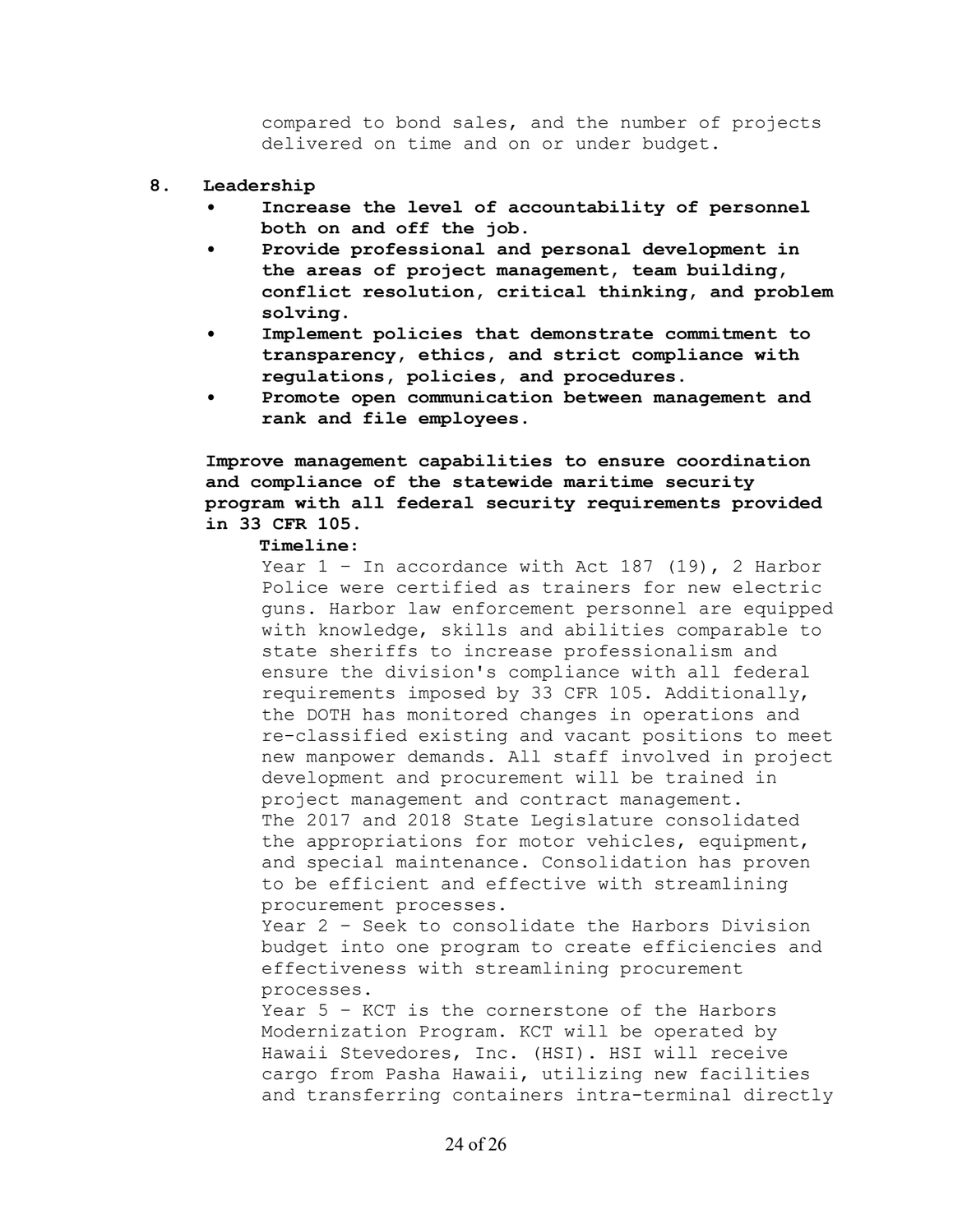to Young Brothers at Pier 41, Honolulu Harbor; thus, eliminating the cost of draying cargo from HSI's Sand Island terminal and reducing truck traffic by about 400 containers per week. The Harbors Division is also anticipating additional lease rent revenue from HSI for its new headquarters, maintenance, and Hawaii operations. **Measures used to gauge effectiveness:** No assessment of violations or fines relating to non-compliance of 33 CFR 105. And more recently, minimize the increase in positions by reviewing and reorganizing positions to meet new program needs.

## **D. HIGHWAYS DIVISION**

The Hawaii Department of Transportation Highways Division oversees the State Highway System. It is comprised of more than 981.2 centerline of highways and roads that provide regional movement and link major sites, such as airports, harbors, industrial areas, military installations, major communities, and primary urban centers. By providing this critical network, the Highways system serves Hawaii's communities, land uses and economy. It is critical to supporting commuter and freight travel, and provides mobility for a variety of user needs, abilities, and mode choices such as persons with disabilities, pedestrians, bicyclists, transit, motorists, and commercial vehicles. The State Highway System provides mobility for over 1.4 million Hawaii residents including a civilian labor force of approximately 680,000 people over 8 million visitors, and over 32 million tons of freight each year. Although it accounts for only 22% of the total centerline miles of highway and roads, the State Highway System carries approximately 56% of the total 22.42 Million annual vehicle miles traveled in Hawaii. The segments of the State Highway System that experience the highest freight volumes can transport over 20,000 trucks per day. By connecting regions with key locations and carrying high volumes of vehicles and freight, the State Highway System enables the efficient movement of commuters and goods statewide.

To be transparent and data-centric. Highways Division Act 100 report is available at:

https://highways.hidot.hawaii.gov/stories/s/2021-Act-100-Report-Homepage/fujm-qxwq